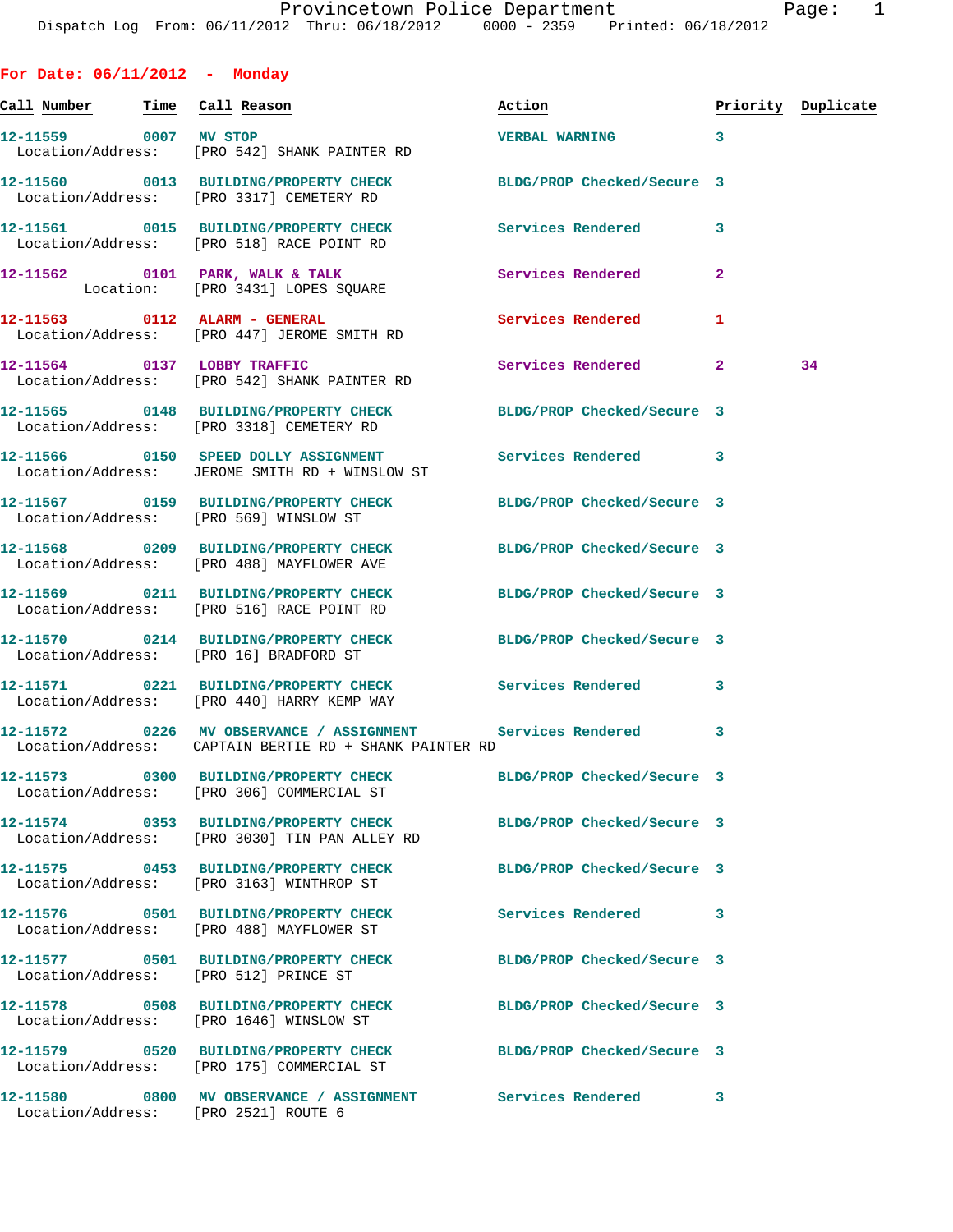|                                                                          | Provincetown Police Department                                                                        |                           | E                       |
|--------------------------------------------------------------------------|-------------------------------------------------------------------------------------------------------|---------------------------|-------------------------|
|                                                                          | 12-11581 0809 ALARM - GENERAL<br>Location/Address: [PRO 3195] COMMERCIAL ST                           | False Alarm               | 1                       |
|                                                                          |                                                                                                       |                           | 3                       |
| 12-11584 0841 FOX FAMILY<br>Location/Address: THISTLEMORE WAY            |                                                                                                       | <b>Services Rendered</b>  | $\overline{a}$          |
| Location/Address: [PRO 2521] ROUTE 6                                     | 12-11585 0847 MV OBSERVANCE / ASSIGNMENT Services Rendered                                            |                           | 3                       |
| 12-11586 0854 MV STOP<br>Location/Address: ROUTE 6                       |                                                                                                       | Citation/Warning Issued   | 3                       |
| 12-11587 0914 GENERAL INFO                                               |                                                                                                       | Services Rendered         | 3                       |
| 12-11588 0942 ALARM - GENERAL                                            | Location/Address: [PRO 3342] GEORGES PATH                                                             | False Alarm               | 1                       |
|                                                                          | 12-11589 0954 ALARM - GENERAL<br>Location/Address: [PRO 3342] GEORGES PATH                            | <b>No Action Required</b> | 1                       |
|                                                                          | 12-11590 0958 LARCENY /FORGERY / FRAUD Services Rendered<br>Location/Address: [PRO 246] COMMERCIAL ST |                           | $\overline{\mathbf{2}}$ |
| 12-11591 1000 FOLLOW UP                                                  | Location/Address: [PRO 569] WINSLOW ST                                                                | Services Rendered         | $\overline{a}$          |
|                                                                          | 12-11592 1006 AIRCRAFT<br>Location/Address: [PRO 516] RACE POINT RD                                   | <b>Services Rendered</b>  | 2                       |
| 12-11593 1014 GENERAL INFO                                               |                                                                                                       | Services Rendered         | 3                       |
| 12-11594 1018 MV STOP                                                    | Location/Address: [PRO 440] HARRY KEMP WAY                                                            | <b>VERBAL WARNING</b>     | 3                       |
| 12-11595 1021 MV STOP                                                    | Location/Address: BRADFORD ST + SHANK PAINTER RD                                                      | <b>VERBAL WARNING</b>     | 3                       |
| 12-11596 1029 ASSIST CITIZEN                                             | Location/Address: [PRO 3632] COMMERCIAL ST                                                            | <b>Services Rendered</b>  | 3                       |
|                                                                          | 12-11597 1044 FOLLOW UP<br>Location/Address: [PRO 2924] WEST VINE ST                                  | Services Rendered         | 2                       |
| Location/Address: [PRO 88] CENTRAL ST                                    | 12-11598 1045 RACOON FAMILY IN SHED                                                                   | Services Rendered         | 2                       |
| 12-11600 1057 MEDICAL EMERGENCY<br>Location/Address: [PRO 3222] ALDEN ST |                                                                                                       | Transported to Hospital   | 1                       |
| 12-11601 1124 HAZARDS<br>Location/Address: ROUTE 6 + HOWLAND ST          |                                                                                                       | Removed Hazard            | $\mathbf{2}$            |
| 12-11602 1124 STOLEN PURSE                                               | Location/Address: [PRO 1877] COMMERCIAL ST                                                            | Services Rendered         | 2                       |
| 12-11603 1136 FOLLOW UP<br>Location/Address: [PRO 2580] ROUTE 6          |                                                                                                       | Services Rendered         | 2                       |
|                                                                          | 12-11604 1152 MV OBSERVANCE / ASSIGNMENT Services Rendered<br>Location/Address: [PRO 1645] HARRY KEMP |                           | 3                       |
| 12-11605 1200 MV STOP                                                    | Location/Address: [PRO 3007] HARRY KEMP WAY                                                           | <b>VERBAL WARNING</b>     | 3                       |
| 12-11606 1212 MV STOP                                                    | Location/Address: OAK DR + HARRY KEMP WAY                                                             | <b>VERBAL WARNING</b>     | 3                       |
| 12-11607 1216 FOLLOW UP                                                  |                                                                                                       | Services Rendered         | $\mathbf{2}$            |

Page: 2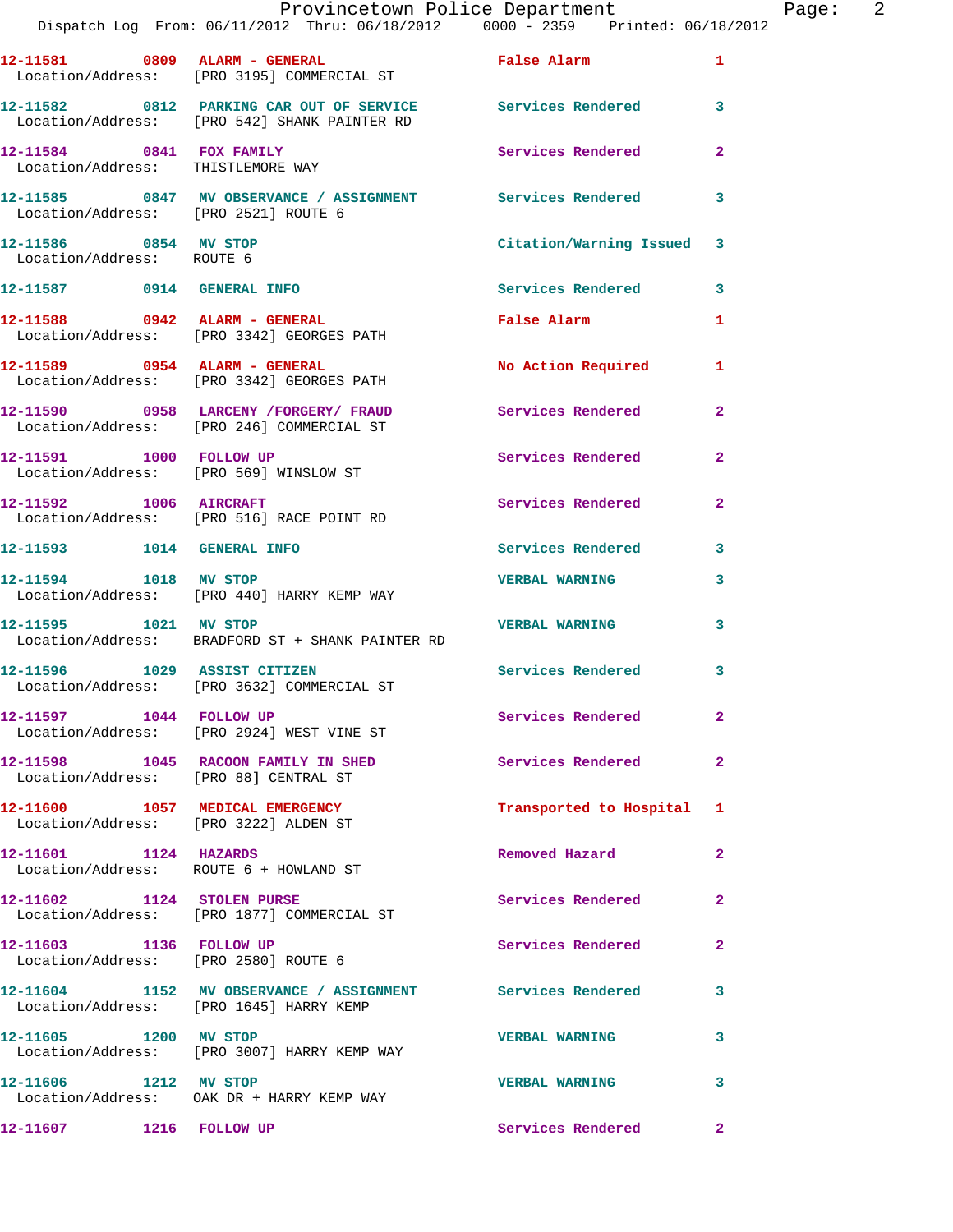|                                        | Dispatch Log From: 06/11/2012 Thru: 06/18/2012 0000 - 2359 Printed: 06/18/2012                                  | Provincetown Police Department   | Page: 3      |  |
|----------------------------------------|-----------------------------------------------------------------------------------------------------------------|----------------------------------|--------------|--|
|                                        | Location/Address: [PRO 542] SHANK PAINTER RD                                                                    |                                  |              |  |
|                                        | 12-11608 1245 MEDICAL EMERGENCY<br>Location/Address: [PRO 515] RACE POINT RD                                    | PATIENT REFUSAL 1                |              |  |
|                                        | 12-11609 1330 911 ABANDONED CALL<br>Location/Address: [PRO 515] RACE POINT RD                                   | SPOKEN TO AND TO A THE SPOKEN TO | $\mathbf{1}$ |  |
| 12-11611 1438 COMPLAINT                | Location/Address: [PRO 1600] RACE RD                                                                            | SPOKEN TO                        | 3            |  |
|                                        | 12-11612 1451 MEDICAL EMERGENCY<br>Location/Address: [PRO 516] RACE POINT RD                                    | Transported to Hospital 1        |              |  |
|                                        | 12-11613 1456 PARKING COMPLAINT / GENERAL Citation/Warning Issued 3<br>Location/Address: [PRO 1984] BRADFORD ST |                                  |              |  |
| Location/Address: [PRO 1558] CONANT ST | 12-11614 1541 FOX FAMILY UNDER HOUSE Services Rendered 2                                                        |                                  |              |  |
|                                        | 12-11615   1626 MV ACCIDENT<br>Location/Address: [PRO 3004] BRADFORD ST                                         | Services Rendered 1              |              |  |
|                                        | 12-11616   1645   SERVE WARRANT<br>Location/Address: [PRO 3443] COMMERCIAL ST                                   | Could Not Locate 3               |              |  |
|                                        | 12-11618 1737 MEDICAL EMERGENCY 12-11618 to Hospital 1<br>Location/Address: [PRO 63] BRADFORD ST EXT            |                                  |              |  |
| Location/Address: [TRU] ROUTE 6        | 12-11619 1837 ASSIST AGENCY / MUTUAL AID Services Rendered 3                                                    |                                  |              |  |
|                                        | 12-11620 1841 PARK, WALK & TALK<br>Location/Address: [PRO 197] COMMERCIAL ST                                    | Services Rendered 2              |              |  |
|                                        | 12-11621 1925 BY-LAW VIOLATION/UNFOUNDED SPOKEN TO<br>Location/Address: [PRO 129] COMMERCIAL ST                 |                                  | $\mathbf{2}$ |  |
| 12-11623   1942   SERVICE CALL         | Location/Address: [PRO 58] BRADFORD ST                                                                          | Services Rendered                | $\mathbf{3}$ |  |
|                                        | 12-11622 1948 PARK, WALK & TALK 6 Services Rendered 2<br>Location: [PRO 3431] LOPES SQUARE                      |                                  |              |  |
| 12-11624 2002 TRESPASS                 | Location/Address: [PRO 1276] RACE POINT RD                                                                      | Services Rendered                | $\mathbf{2}$ |  |
|                                        | 12-11625 2045 LOST GREY TABBY CAT<br>Location/Address: [PRO 1237] MILLER HILL RD                                | Services Rendered 2              |              |  |
|                                        | 12-11626 2046 BUILDING/PROPERTY CHECK BLDG/PROP Checked/Secure 3<br>Location/Address: [PRO 1638] COMMERCIAL ST  |                                  |              |  |
|                                        | 12-11627 2048 ANIMAL CALL/FOUND DOG<br>Location/Address: [PRO 105] COMMERCIAL ST                                | Services Rendered 2              |              |  |
|                                        | 12-11628 2058 BUILDING/PROPERTY CHECK BLDG/PROP Checked/Secure 3<br>Location/Address: [PRO 182] COMMERCIAL ST   |                                  |              |  |
| Location/Address: [PRO 3287] ROUTE 6   | 12-11629 2156 BUILDING/PROPERTY CHECK BLDG/PROP Checked/Secure 3                                                |                                  |              |  |
|                                        | 12-11630 2210 BUILDING/PROPERTY CHECK BLDG/PROP Checked/Secure 3<br>Location/Address: [PRO 175] COMMERCIAL ST   |                                  |              |  |
| 12-11631 2215 MV STOP                  | Location/Address: SNAIL RD + COMMERCIAL ST                                                                      | <b>VERBAL WARNING</b>            | 3            |  |
| 12-11633 2231 AIRCRAFT OVERDUE         | Location/Address: [PRO 516] RACE POINT RD                                                                       | Could Not Locate                 | $\mathbf{2}$ |  |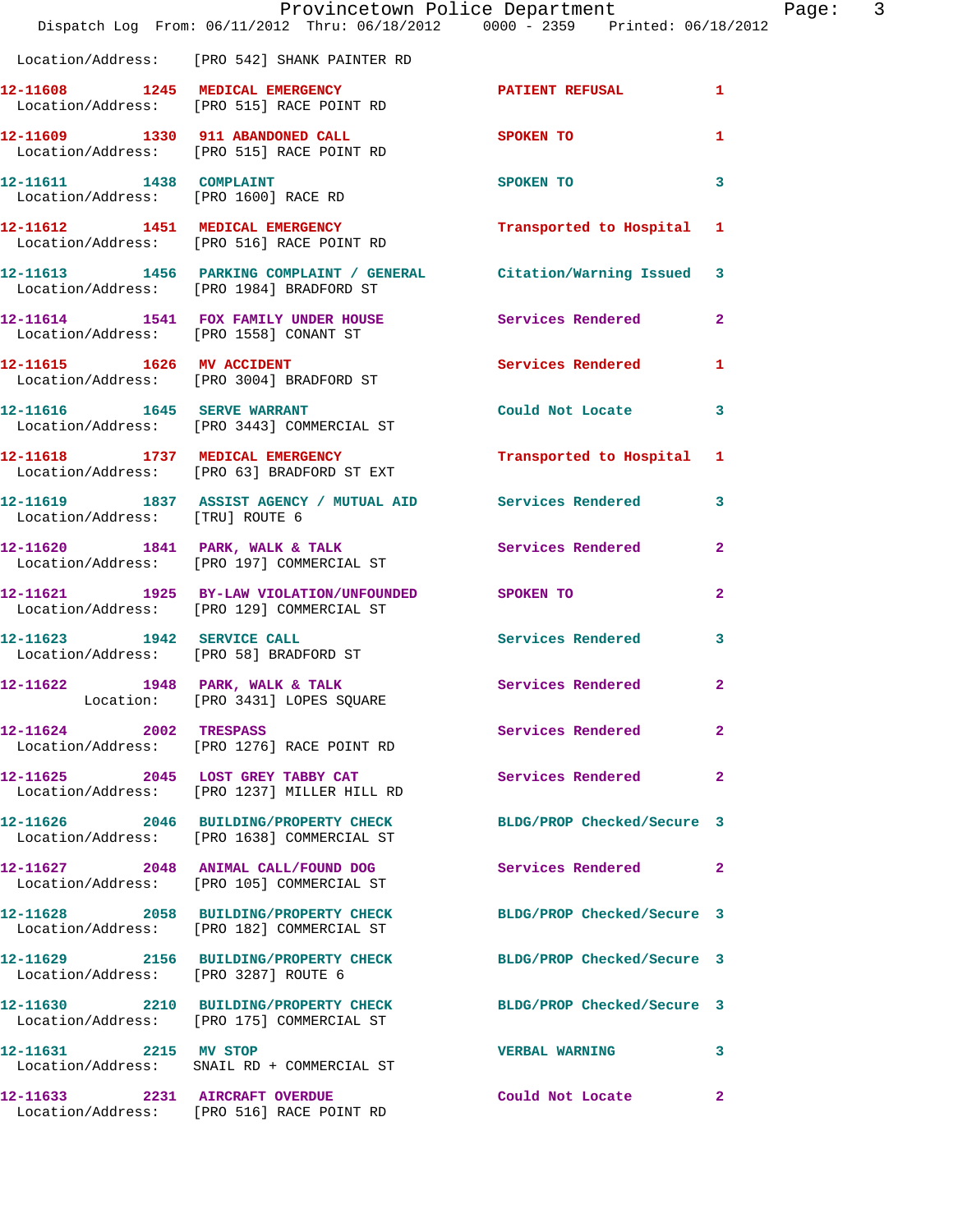|                                      |                                                                                                                | Provincetown Police Department                                                 | Page:  4 |
|--------------------------------------|----------------------------------------------------------------------------------------------------------------|--------------------------------------------------------------------------------|----------|
|                                      |                                                                                                                | Dispatch Log From: 06/11/2012 Thru: 06/18/2012 0000 - 2359 Printed: 06/18/2012 |          |
|                                      | 12-11632 2240 BUILDING/PROPERTY CHECK BLDG/PROP Checked/Secure 3<br>Location/Address: [PRO 3292] COMMERCIAL ST |                                                                                |          |
| Location/Address: [PRO 2] ALDEN ST   | 12-11634 2314 BUILDING/PROPERTY CHECK BLDG/PROP Checked/Secure 3                                               |                                                                                |          |
|                                      | 12-11635 2318 SUSPICIOUS ACTIVITY<br>Location/Address: [PRO 3259] MACMILLAN WHARF                              | Services Rendered 2                                                            |          |
|                                      | 12-11636 2323 BUILDING/PROPERTY CHECK BLDG/PROP Checked/Secure 3<br>Location/Address: [PRO 519] RACE POINT RD  |                                                                                |          |
| 12-11637 2343 MV STOP                | Location/Address: HOWLAND ST + HARRY KEMP WAY                                                                  | VERBAL WARNING 3                                                               |          |
| For Date: $06/12/2012$ - Tuesday     |                                                                                                                |                                                                                |          |
|                                      | 12-11638 0015 BUILDING/PROPERTY CHECK BLDG/PROP Checked/Secure 3<br>Location/Address: [PRO 1638] COMMERCIAL ST |                                                                                |          |
| 12-11639 0025 MV STOP                | Location: [PRO 3431] LOPES SQUARE                                                                              | VERBAL WARNING 3                                                               |          |
|                                      | 12-11640 0027 BUILDING/PROPERTY CHECK BLDG/PROP Checked/Secure 3<br>Location/Address: [PRO 3259] MACMILLAN     |                                                                                |          |
|                                      | 12-11641 0030 MV STOP<br>Location/Address: [PRO 2474] BRADFORD ST                                              | <b>VERBAL WARNING</b><br>$\mathbf{3}$                                          |          |
|                                      | 12-11642 0034 MV OBSERVANCE / ASSIGNMENT Services Rendered 3<br>Location/Address: BRADFORD ST + RYDER ST       |                                                                                |          |
|                                      | 12-11643 0038 MV OBSERVANCE / ASSIGNMENT Services Rendered<br>Location/Address: BRADFORD ST + SHANKPAINTER RD  | $\overline{\mathbf{3}}$                                                        |          |
| 12-11644 0107 MV STOP                | Location/Address: [PRO 606] CONWELL ST                                                                         | <b>VERBAL WARNING</b><br>3                                                     |          |
| Refer To Arrest: 12-126-AR           | 12-11645 0119 MV STOP<br>Location/Address: [PRO 1886] BRADFORD ST                                              | Arrest(s) Made<br>3                                                            |          |
|                                      | 12-11646 0134 ALARM - GENERAL<br>Location/Address: [PRO 530] SHANK PAINTER RD                                  | BLDG/PROP Checked/Secure 1                                                     |          |
| Location/Address: HARRY KEMP WAY     | 12-11647 0223 SPEED DOLLY ASSIGNMENT                                                                           | Services Rendered 3                                                            |          |
|                                      | 12-11648 0309 BUILDING/PROPERTY CHECK Services Rendered 3<br>Location/Address: [PRO 1778] SHANKPAINTER RD      |                                                                                |          |
|                                      | 12-11649 0315 BUILDING/PROPERTY CHECK<br>Location/Address: [PRO 545] SHANKPAINTER RD                           | BLDG/PROP Checked/Secure 3                                                     |          |
|                                      | 12-11650 0324 BUILDING/PROPERTY CHECK BLDG/PROP Checked/Secure 3<br>Location/Address: [PRO 2543] MACMILLAN     |                                                                                |          |
| Location/Address: [PRO 3287] ROUTE 6 | 12-11651 0410 BUILDING/PROPERTY CHECK BLDG/PROP Checked/Secure 3                                               |                                                                                |          |
| 12-11652 0517 LOBBY TRAFFIC          | Location/Address: [PRO 542] SHANK PAINTER RD                                                                   | Services Rendered 2                                                            | 16       |
|                                      | 12-11653 0518 MV OBSERVANCE / ASSIGNMENT<br>Location/Address: HIGH POLE HILL + BRADFORD ST                     | Services Rendered<br>-3                                                        |          |
|                                      | 12-11654 0526 BUILDING/PROPERTY CHECK BLDG/PROP Checked/Secure 3<br>Location/Address: [PRO 2206] COMMERCIAL ST |                                                                                |          |
|                                      | 12-11655 0550 BUILDING/PROPERTY CHECK                                                                          | BLDG/PROP Checked/Secure 3                                                     |          |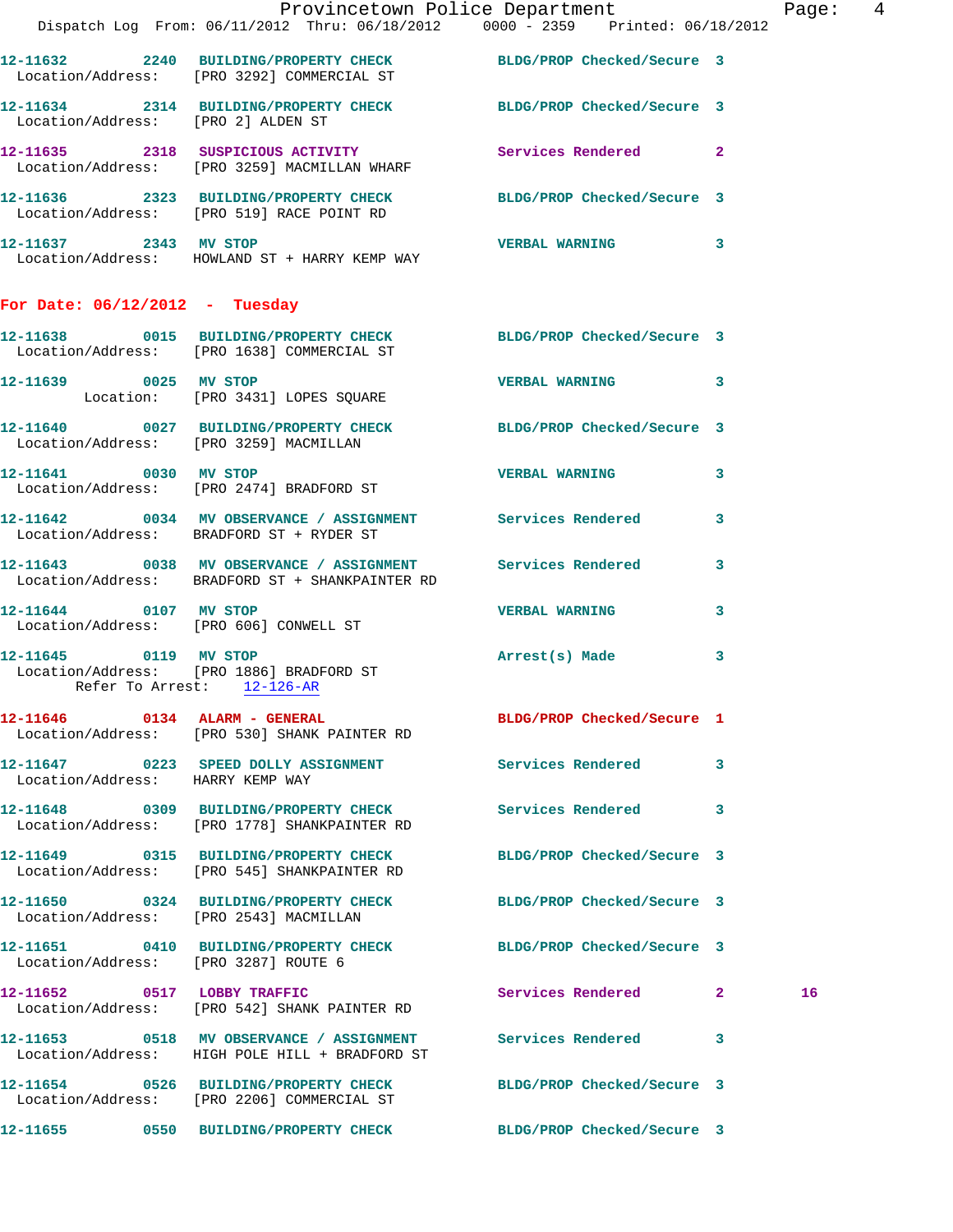|                                                                          | Provincetown Police Department<br>Dispatch Log From: 06/11/2012 Thru: 06/18/2012 0000 - 2359 Printed: 06/18/2012                   |                            |              |
|--------------------------------------------------------------------------|------------------------------------------------------------------------------------------------------------------------------------|----------------------------|--------------|
|                                                                          | Location/Address: [PRO 1638] COMMERCIAL ST                                                                                         |                            |              |
| 12-11656 0606 MV STOP                                                    | Location/Address: ROUTE 6 + CONWELL ST                                                                                             | <b>VERBAL WARNING</b>      | 3            |
| Location/Address: [PRO 3287] ROUTE 6                                     | 12-11657 0613 BUILDING/PROPERTY CHECK BLDG/PROP Checked/Secure 3                                                                   |                            |              |
|                                                                          | 12-11658 0636 BUILDING/PROPERTY CHECK<br>Location/Address: [PRO 3317] CEMETERY RD                                                  | BLDG/PROP Checked/Secure 3 |              |
|                                                                          | 12-11659 0636 BUILDING/PROPERTY CHECK BLDG/PROP Checked/Secure 3<br>Location/Address: [PRO 3318] CEMETERY RD                       |                            |              |
|                                                                          | 12-11660 0731 BOTTLES IN THE ROAD<br>Location/Address: [PRO 210] COMMERCIAL ST                                                     | <b>GONE ON ARRIVAL</b>     | 3            |
|                                                                          | 12-11661 0745 PARK, WALK & TALK<br>Location/Address: [PRO 519] RACE POINT RD                                                       | <b>Services Rendered</b>   | $\mathbf{2}$ |
|                                                                          | 12-11662 0800 BUILDING/PROPERTY CHECK Services Rendered<br>Location/Address: [PRO 2483] COMMERCIAL ST                              |                            | 3            |
|                                                                          | 12-11663 0815 MV OBSERVANCE / ASSIGNMENT Services Rendered<br>Location/Address: [PRO 2513] ROUTE 6                                 |                            | 3            |
| Location/Address: [PRO 2521] ROUTE 6                                     | 12-11664 0816 MV OBSERVANCE / ASSIGNMENT Services Rendered                                                                         |                            | 3            |
| Location/Address: [PRO 521] ROUTE 6                                      | 12-11665 0846 BUILDING/PROPERTY CHECK Services Rendered                                                                            |                            | 3            |
| 12-11666 0901 MV DISABLED<br>Location/Address: COMMERCIAL ST             |                                                                                                                                    | Services Rendered          | $\mathbf{2}$ |
| 12-11667 0906 MV STOP                                                    | Location/Address: HOWLAND ST + ROUTE 6                                                                                             | <b>VERBAL WARNING</b>      | 3            |
| Location/Address: [PRO 571] ALDEN ST                                     | 12-11668 0916 BUILDING/PROPERTY CHECK BLDG/PROP Checked/Secure 3                                                                   |                            |              |
| 12-11669 0941 STREET SWEEP<br>Location/Address: COMMERCIAL ST            |                                                                                                                                    | Vehicle Towed              | 3            |
| 12-11671 0956 COMPLAINT                                                  | Location/Address: [PRO 210] COMMERCIAL ST                                                                                          | Services Rendered          | 3            |
| 12-11672 0958 ANIMAL CALL                                                | Location/Address: [PRO 1558] CONANT ST                                                                                             | Services Rendered          | $\mathbf{2}$ |
|                                                                          | 12-11673 1022 SPRINKLER WORK<br>Location/Address: [PRO 290] COMMERCIAL ST                                                          | <b>Services Rendered</b>   | 1            |
| 12-11674 1025 MEDICAL EMERGENCY<br>Location/Address: [PRO 3222] ALDEN ST |                                                                                                                                    | Transported to Hospital    | 1            |
| 12-11675 1037 ATTEMPT TO LOCATE<br>Location/Address: BRADFORD ST         |                                                                                                                                    | <b>GONE ON ARRIVAL</b>     | $\mathbf{2}$ |
|                                                                          | 12-11676                1055    ASSIST AGENCY  /  MUTUAL  AID                 Services  Rendered<br>Location: [TRU] ATLANTIC SPICE |                            | 3            |
| 12-11677 1122 MV STOP<br>Location/Address: ROUTE 6                       |                                                                                                                                    | <b>VERBAL WARNING</b>      | 3            |
|                                                                          | 12-11678 1127 LOST BROWN WALLET<br>Location/Address: [PRO 542] SHANK PAINTER RD                                                    | <b>Services Rendered</b>   | 3            |
| 12-11679 1157 MV COMPLAINT                                               | Location: [PRO 106] MOORS                                                                                                          | <b>Services Rendered</b>   | 2            |

Page:  $5$ <br>2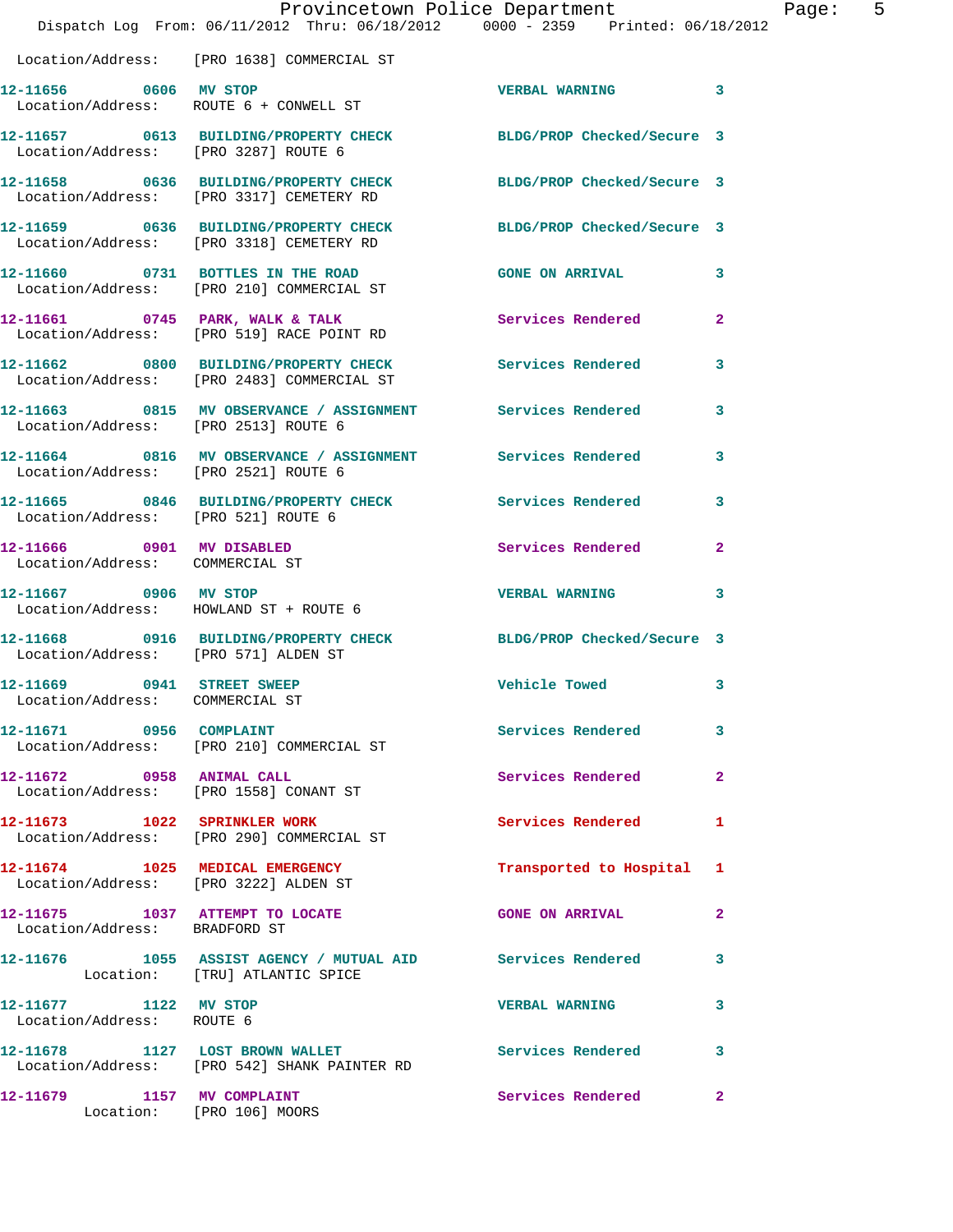|                                                                          | Provincetown Police Department The Page: 6<br>Dispatch Log From: 06/11/2012 Thru: 06/18/2012   0000 - 2359   Printed: 06/18/2012 |                            |              |
|--------------------------------------------------------------------------|----------------------------------------------------------------------------------------------------------------------------------|----------------------------|--------------|
|                                                                          | 12-11680 1258 LOST BULGARIAN ID/LICENSE Services Rendered 3<br>Location/Address: [PRO 542] SHANK PAINTER RD                      |                            |              |
| 12-11681 1304 MV STOP                                                    | Location/Address: [PRO 2513] ROUTE 6                                                                                             | <b>VERBAL WARNING</b> 3    |              |
|                                                                          | 12-11682 1527 BUILDING/PROPERTY CHECK BLDG/PROP Checked/Secure 3<br>Location/Address: [PRO 2494] BRADFORD ST                     |                            |              |
|                                                                          | 12-11683 1534 DISORDERLY<br>Location/Address: [PRO 16] BRADFORD ST                                                               | Could Not Locate           | $\mathbf{2}$ |
| 12-11684 1550 MV STOP                                                    | Location/Address: [PRO 12] BRADFORD ST                                                                                           | <b>VERBAL WARNING</b>      | 3            |
|                                                                          | 12-11685 1614 PARK, WALK & TALK 1988 Services Rendered<br>Location/Address: [PRO 204] COMMERCIAL ST                              |                            | $\mathbf{2}$ |
|                                                                          | 12-11686   1645   MV STOP<br>Location/Address: [PRO 3430] COMMERCIAL ST                                                          | <b>VERBAL WARNING</b>      | 3            |
|                                                                          | 12-11687 1700 FOUND DRIVERS LICENSE 10 Services Rendered<br>Location/Address: [PRO 444] HIGH POLE HILL                           |                            | 3            |
| 12-11688 1706 MV STOP                                                    | Location/Address: ROUTE 6 + SNAIL RD                                                                                             | Citation/Warning Issued 3  |              |
| Location/Address: ROUTE 6 + SNAIL RD                                     | 12-11689 1713 MV OBSERVANCE / ASSIGNMENT Services Rendered                                                                       |                            | 3            |
| 12-11690 1753 MV STOP<br>Location/Address: HOWLAND ST                    |                                                                                                                                  | <b>VERBAL WARNING</b>      | 3            |
|                                                                          | 12-11691 1801 TRAFFIC CONTROL<br>Location/Address: PRINCE ST + HOLWAY AVE                                                        | <b>GONE ON ARRIVAL</b>     | 3            |
| 12-11692 1803 MV STOP                                                    | Location/Address: [PRO 32] BRADFORD ST                                                                                           | <b>VERBAL WARNING</b>      | 3            |
|                                                                          | 12-11694 1827 DISORDERLY<br>Location/Address: [PRO 2543] MACMILLAN WHARF                                                         | <b>Unfounded</b>           | $\mathbf{2}$ |
| 12-11695 1903 MEDICAL EMERGENCY<br>Location/Address: [PRO 3222] ALDEN ST |                                                                                                                                  | Transported to Hospital 1  |              |
|                                                                          | 12-11696 1906 SPEED DOLLY ASSIGNMENT Services Rendered<br>Location/Address: [PRO 542] SHANK PAINTER RD                           |                            | 3            |
| Location/Address: [PRO 564] BAYBERRY                                     | 12-11697 1945 BUILDING/PROPERTY CHECK                                                                                            | BLDG/PROP Checked/Secure 3 |              |
|                                                                          | 12-11698 1957 STOLEN CAMERA<br>Location/Address: [PRO 1194] COMMERCIAL ST                                                        | <b>Services Rendered</b>   | $\mathbf{2}$ |
|                                                                          | 12-11699 2006 PARK, WALK & TALK<br>Location/Address: [PRO 175] COMMERCIAL ST                                                     | <b>Services Rendered</b>   | $\mathbf{2}$ |
|                                                                          | 12-11700 2031 BUILDING/PROPERTY CHECK<br>Location/Address: [PRO 175] COMMERCIAL ST                                               | BLDG/PROP Checked/Secure 3 |              |
| 12-11701 2056 MV STOP                                                    | Location/Address: JOHNSON ST + BRADFORD ST                                                                                       | <b>VERBAL WARNING</b>      | 3            |
|                                                                          | 12-11702 2108 DISTURBANCE<br>Location/Address: [PRO 2702] COMMERCIAL ST                                                          | <b>SPOKEN TO</b>           | 1            |
| 12-11703 2126 MV STOP                                                    | Location/Address: [PRO 530] SHANK PAINTER RD                                                                                     | No Action Required         | 3            |
|                                                                          | 12-11704 2144 SUSPICIOUS ACTIVITY<br>Location/Address: [PRO 1953] COMMERCIAL ST                                                  | Services Rendered          | 2            |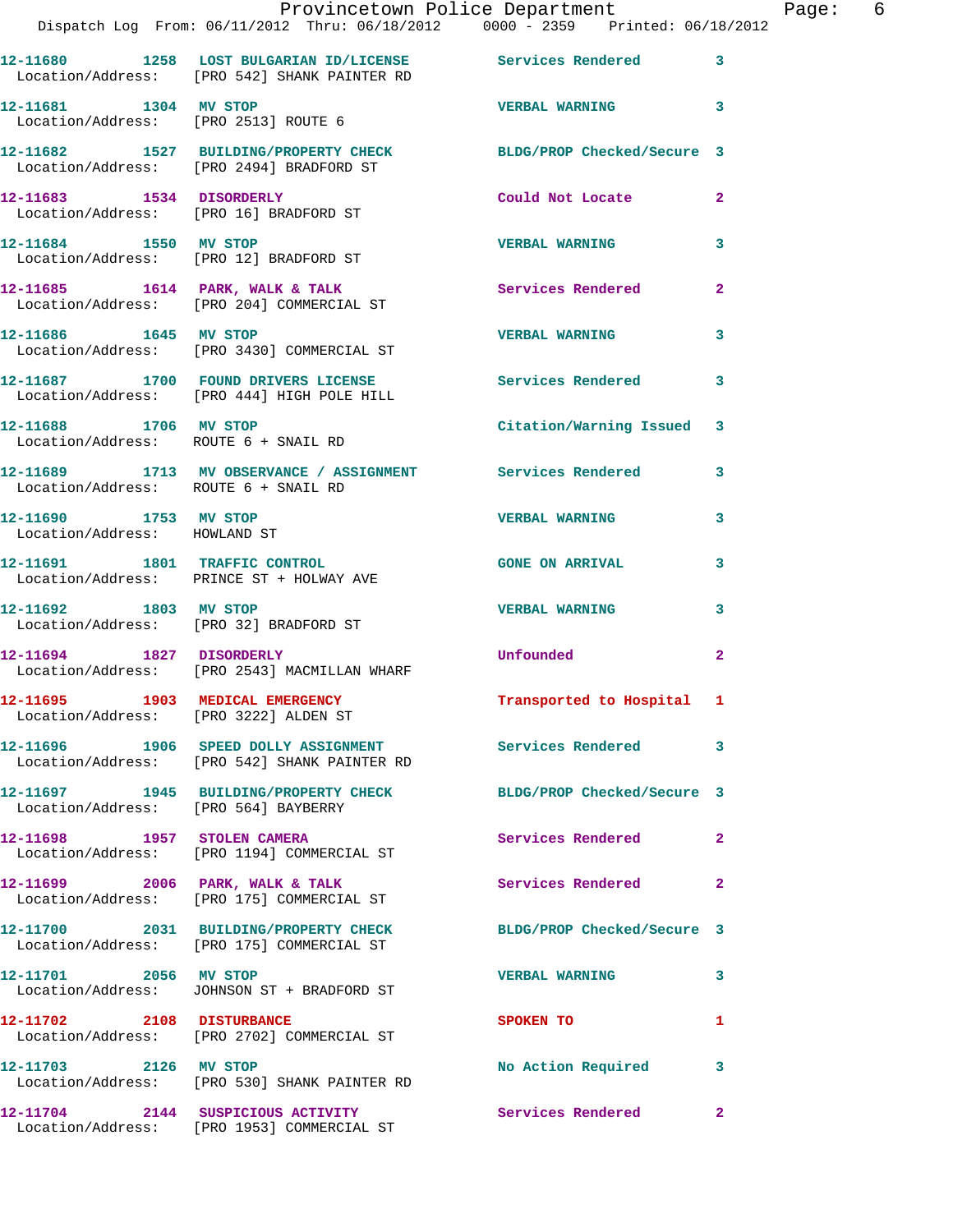Page:  $7$ 

|                                                                 |                                                                                     | Provincetown Police Department<br>Dispatch Log From: 06/11/2012 Thru: 06/18/2012 0000 - 2359 Printed: 06/18/2012 | Page           |
|-----------------------------------------------------------------|-------------------------------------------------------------------------------------|------------------------------------------------------------------------------------------------------------------|----------------|
| 12-11705 2214 MV STOP                                           | Location/Address: [PRO 2483] COMMERCIAL ST                                          | VERBAL WARNING                                                                                                   | 3              |
| Refer To P/C: $\frac{12-127-AR}{12-128-AR}$                     | 12-11706 2225 BIKE THEFT/U/A X2<br>Location/Address: [PRO 2737] COMMERCIAL ST       | Arrest(s) Made                                                                                                   | $\overline{2}$ |
|                                                                 | 12-11708 2339 COMPLAINT-FIGHTS<br>Location/Address: [PRO 3443] COMMERCIAL ST        | Could Not Locate 3                                                                                               |                |
|                                                                 |                                                                                     | 12-11709 2359 BUILDING/PROPERTY CHECK BLDG/PROP Checked/Secure 3<br>Location/Address: [PRO 545] SHANK PAINTER RD |                |
|                                                                 | Location/Address: [PRO 306] COMMERCIAL ST                                           | 12-11710 2359 BUILDING/PROPERTY CHECK BLDG/PROP Checked/Secure 3                                                 |                |
| For Date: $06/13/2012$ - Wednesday                              |                                                                                     |                                                                                                                  |                |
|                                                                 | 12-11711 0010 LOBBY TRAFFIC<br>Location/Address: [PRO 542] SHANK PAINTER RD         | No Action Required 2                                                                                             | 26             |
| 12-11712 0029 MV STOP<br>Refer To Arrest: 12-130-AR             | Location/Address: [PRO 2542] COMMERCIAL ST                                          | Arrest(s) Made                                                                                                   | 3              |
|                                                                 | 12-11713 0049 MV COMPLAINT<br>Location/Address: [PRO 526] RYDER ST EXT              | No Action Required                                                                                               | $\mathbf{2}$   |
|                                                                 | 12-11714 0111 NOISE COMPLAINT<br>Location/Address: [PRO 1606] WEBSTER PL            | No Action Required 3                                                                                             |                |
|                                                                 | 12-11715 0143 BUILDING/PROPERTY CHECK<br>Location/Address: [PRO 1638] COMMERCIAL ST | BLDG/PROP Checked/Secure 3                                                                                       |                |
| Location/Address: [PRO 2539] RYDER ST                           |                                                                                     | 12-11716 0144 BUILDING/PROPERTY CHECK BLDG/PROP Checked/Secure 3                                                 |                |
| Location/Address: [PRO 526] RYDER ST                            |                                                                                     | 12-11717 0144 BUILDING/PROPERTY CHECK BLDG/PROP Checked/Secure 3                                                 |                |
|                                                                 | Location/Address: [PRO 444] HIGH POLE HILL                                          | 12-11718 0539 BUILDING/PROPERTY CHECK BLDG/PROP Checked/Secure 3                                                 |                |
|                                                                 | 12-11719 0604 PARK, WALK & TALK<br>Location/Address: [PRO 516] RACE POINT RD        | No Action Required                                                                                               | 2              |
|                                                                 | Location/Address: [PRO 542] SHANK PAINTER RD                                        | 12-11720 0607 911 GENERAL/TTY TEST CALL No Action Required                                                       | 1              |
|                                                                 | Location/Address: [PRO 3317] CEMETERY RD                                            | 12-11721 0728 BUILDING/PROPERTY CHECK BLDG/PROP Checked/Secure 3                                                 |                |
|                                                                 | Location/Address: [PRO 1645] HARRY KEMP                                             | 12-11722 0732 MV OBSERVANCE / ASSIGNMENT Services Rendered                                                       | 3              |
| 12-11723 0737 MV STOP<br>Location/Address: [PRO 606] CONWELL ST |                                                                                     | <b>VERBAL WARNING</b>                                                                                            | 3              |
|                                                                 |                                                                                     |                                                                                                                  |                |

**12-11724 0753 MV COMPLAINT Services Rendered 2**  Location/Address: RYDER ST + COMMERCIAL ST **12-11725 0815 FIRE, OTHER Services Rendered 1**  Location/Address: SHANK PAINTER RD **12-11726 0917 PARKING COMPLAINT / GENERAL Vehicle Towed 3**  Location/Address: [PRO 1702] COMMERCIAL ST

**12-11727 0923 BUILDING/PROPERTY CHECK BLDG/PROP Checked/Secure 3**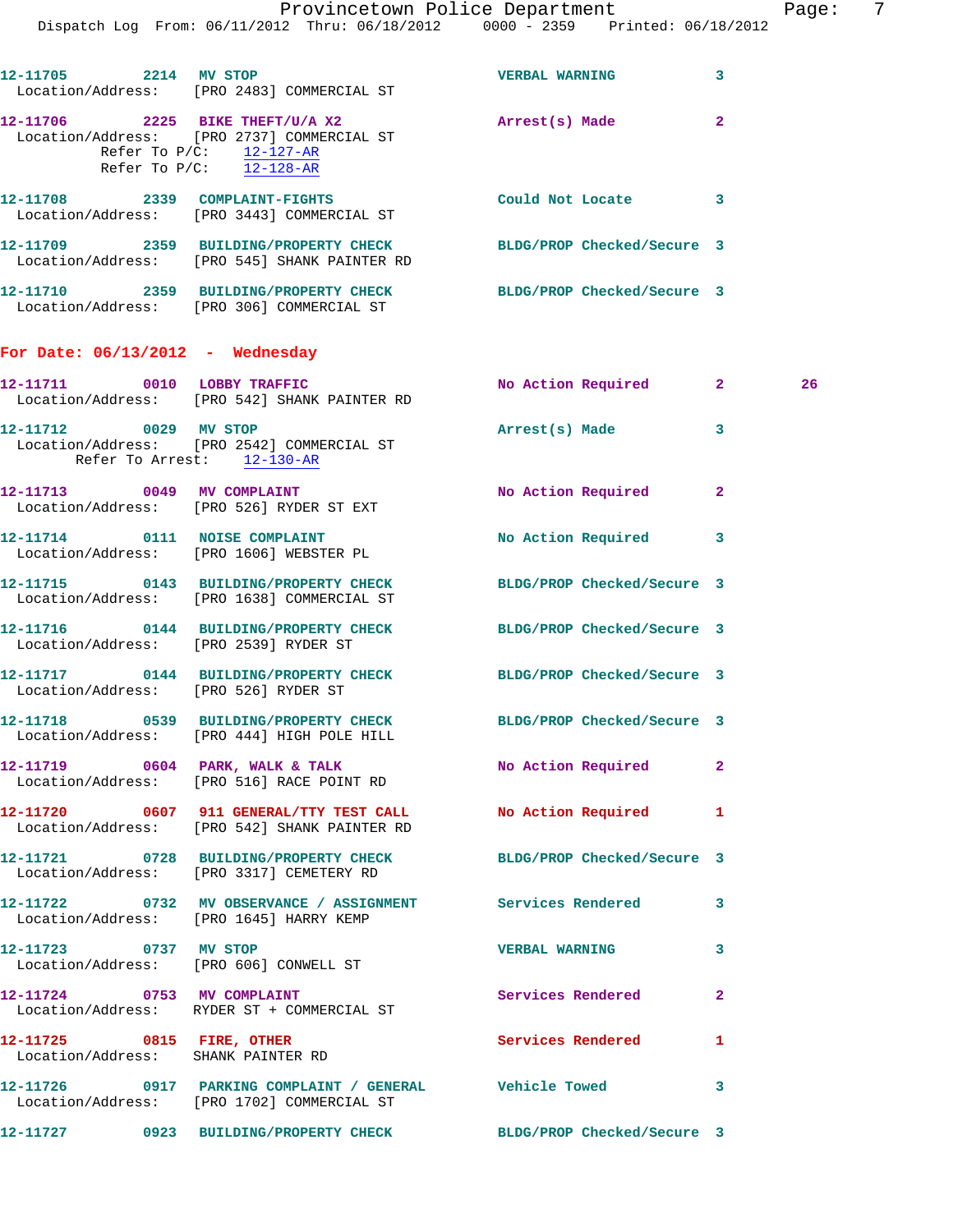|                                      | Dispatch Log From: 06/11/2012 Thru: 06/18/2012 0000 - 2359 Printed: 06/18/2012                                   | Provincetown Police Department |                | Page: 8 |  |
|--------------------------------------|------------------------------------------------------------------------------------------------------------------|--------------------------------|----------------|---------|--|
|                                      | Location/Address: [PRO 3318] CEMETERY RD                                                                         |                                |                |         |  |
| 12-11728 0929 HAZARDS                | Location/Address: [PRO 795] COMMERCIAL ST                                                                        | <b>VERBAL WARNING 2</b>        |                |         |  |
|                                      | 12-11729 0935 FOLLOW UP<br>Location/Address: [PRO 88] CENTRAL ST                                                 | Services Rendered              | $\overline{2}$ |         |  |
|                                      | 12-11730 0954 FOUND DRIVERS LICENSE/RETURNED Services Rendered 3<br>Location/Address: [PRO 3259] MACMILLAN WHARF |                                |                |         |  |
|                                      | 12-11731 0959 FOLLOW UP<br>Location/Address: [PRO 132] COMMERCIAL ST                                             | Services Rendered 2            |                |         |  |
|                                      | 12-11732 1000 PARKING COMPLAINT / GENERAL SPOKEN TO<br>Location/Address: [PRO 3121] COMMERCIAL ST                |                                | $\mathbf{3}$   |         |  |
|                                      | 12-11733 1017 ANIMAL CALL<br>Location/Address: [PRO 2832] COMMERCIAL ST                                          | Services Rendered 2            |                |         |  |
|                                      | 12-11734 1021 MV COMPLAINT<br>Location/Address: [PRO 399] COMMERCIAL ST                                          | <b>Unfounded</b>               | $\overline{2}$ |         |  |
| Location/Address: [PRO 500] OAK DR   | 12-11735 1025 MEDICAL EMERGENCY                                                                                  | Transported to Hospital 1      |                |         |  |
|                                      | Location/Address: [PRO 290] COMMERCIAL ST                                                                        | No Action Required 1           |                |         |  |
|                                      | 12-11737 1130 MEDICAL EMERGENCY<br>Location/Address: [PRO 440] HARRY KEMP WAY                                    | Transported to Hospital 1      |                |         |  |
|                                      | 12-11738 1216 AIRCRAFT<br>Location/Address: [PRO 516] RACE POINT RD                                              | Services Rendered 2            |                |         |  |
| Location/Address: [PRO 571] ALDEN ST | 12-11739 1238 BUILDING/PROPERTY CHECK BLDG/PROP Checked/Secure 3                                                 |                                |                |         |  |
|                                      | 12-11740 1315 FOUND WALLET<br>Location/Address: [PRO 2265] COMMERCIAL ST                                         | Services Rendered 3            |                |         |  |
| 12-11741 1351 ANIMAL CALL            | Location/Address: [PRO 2832] COMMERCIAL ST                                                                       | Services Rendered 2            |                |         |  |
|                                      | 12-11742 1352 SERVE SUMMONS<br>Location/Address: [PRO 377] COMMERCIAL ST                                         | <b>GONE ON ARRIVAL</b>         | $\mathbf{3}$   |         |  |
|                                      | 12-11743 1356 LOST/FOUND PROPERTY<br>Location/Address: [PRO 208] COMMERCIAL ST                                   | Services Rendered 3            |                | 1       |  |
| 12-11745   1408   COMPLAINT          | Location/Address: MECHANIC ST + BRADFORD ST                                                                      | Services Rendered              | 3              |         |  |
| 12-11746   1510   LOST WALLET        | Location/Address: [PRO 399] COMMERCIAL ST                                                                        | Services Rendered 3            |                |         |  |
|                                      | 12-11747 1516 MV DISABLED<br>Location/Address: [PRO 43] BRADFORD ST                                              | Services Rendered              | $\mathbf{2}$   |         |  |
|                                      | 12-11748 1603 LARCENY / FORGERY / FRAUD Services Rendered 2<br>Location/Address: [PRO 1953] COMMERCIAL ST        |                                |                |         |  |
|                                      | 12-11749 1607 TRAFFIC CONTROL<br>Location/Address: [PRO 43] BRADFORD ST                                          | <b>Vehicle Towed State</b>     | $\mathbf{3}$   |         |  |
|                                      | 12-11750 1643 BUILDING/PROPERTY CHECK BLDG/PROP Checked/Secure 3<br>Location/Address: [PRO 2898] JEROME SMITH RD |                                |                |         |  |
|                                      | 12-11751 1659 SERVE SUMMONS<br>Location/Address: [PRO 377] COMMERCIAL ST                                         | Services Rendered 3            |                |         |  |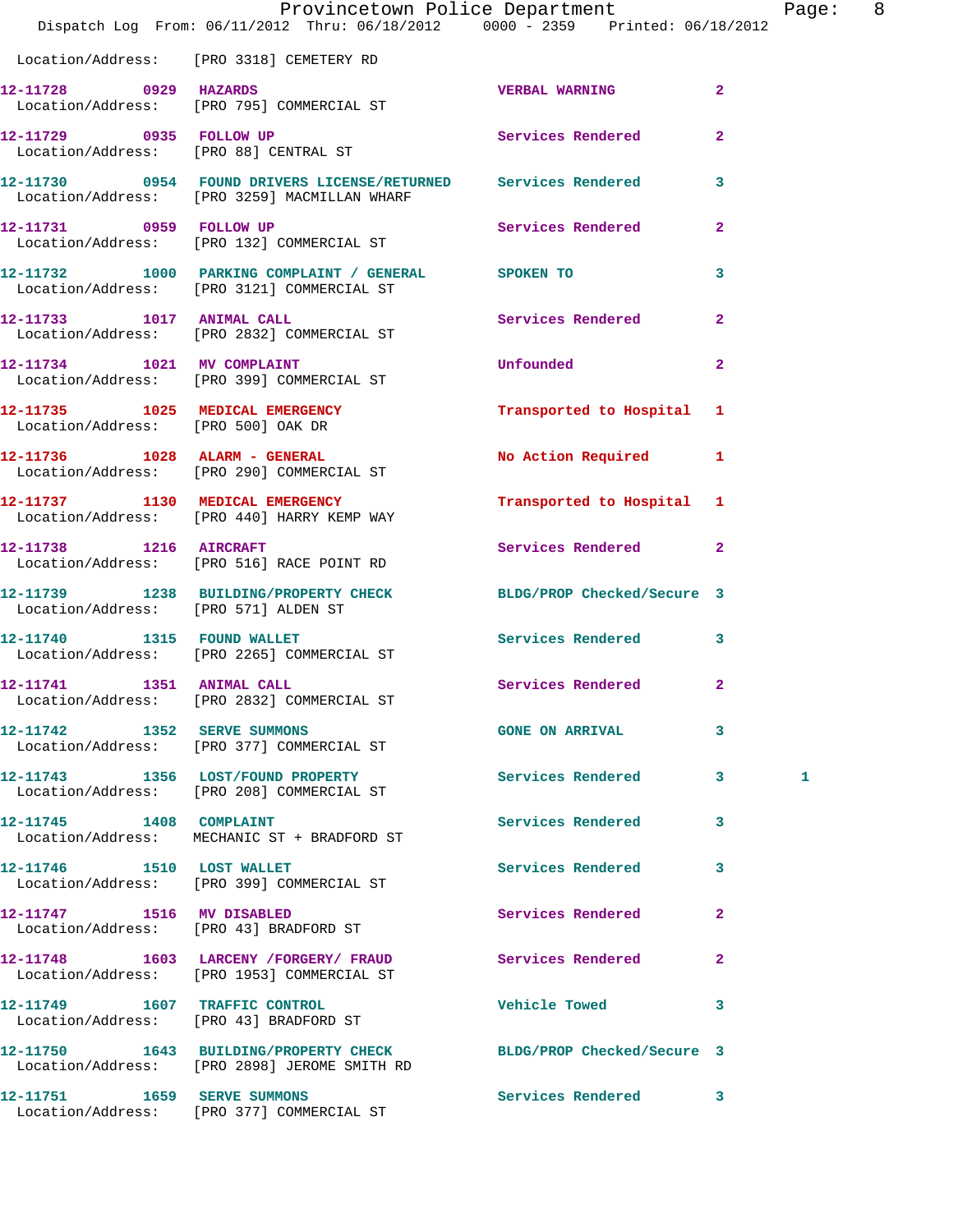|                                       | Dispatch Log From: 06/11/2012 Thru: 06/18/2012   0000 - 2359   Printed: 06/18/2012                             | Provincetown Police Department | Page: 9      |  |
|---------------------------------------|----------------------------------------------------------------------------------------------------------------|--------------------------------|--------------|--|
|                                       | 12-11752 1708 MV OBSERVANCE / ASSIGNMENT Services Rendered<br>Location/Address: BRADFORD ST + HOWLAND ST       |                                | $\mathbf{3}$ |  |
|                                       | 12-11753 1710 911/MISDIAL<br>Location/Address: [PRO 3222] ALDEN ST                                             | Services Rendered              | 1            |  |
| 12-11754 1741 MV STOP                 | Location/Address: [PRO 80] CARVER ST                                                                           | <b>VERBAL WARNING</b>          | 3            |  |
|                                       |                                                                                                                |                                | $\mathbf{3}$ |  |
|                                       | 12-11756 1845 ALARM - GENERAL<br>Location/Address: [PRO 3176] COMMERCIAL ST                                    | BLDG/PROP Checked/Secure 1     |              |  |
|                                       | 12-11757 1854 BUILDING/PROPERTY CHECK BLDG/PROP Checked/Secure 3<br>Location/Address: [PRO 3259] MACMILLAN     |                                |              |  |
|                                       | 12-11758 1904 BAR CHECK<br>Location/Address: [PRO 356] COMMERCIAL ST                                           | Services Rendered              | $\mathbf{2}$ |  |
|                                       | 12-11759 1915 BUILDING/PROPERTY CHECK BLDG/PROP Checked/Secure 3<br>Location/Address: [PRO 2206] COMMERCIAL ST |                                |              |  |
|                                       | 12-11760 1920 CRUISERS ON PROPERTY<br>Location/Address: [PRO 63] BRADFORD ST EXT                               | Services Rendered 3            |              |  |
|                                       | 12-11761 1940 MV STOP<br>Location/Address: [PRO 1953] COMMERCIAL ST                                            | <b>VERBAL WARNING</b>          | 3            |  |
|                                       | 12-11762 1948 BUILDING/PROPERTY CHECK BLDG/PROP Checked/Secure 3<br>Location/Address: [PRO 3292] COMMERCIAL ST |                                |              |  |
|                                       | 12-11763 1959 BUILDING/PROPERTY CHECK BLDG/PROP Checked/Secure 3<br>Location/Address: [PRO 175] COMMERCIAL ST  |                                |              |  |
|                                       | 12-11764 2000 BUILDING/PROPERTY CHECK BLDG/PROP Checked/Secure 3<br>Location/Address: [PRO 182] COMMERCIAL ST  |                                |              |  |
|                                       | 12-11765 2007 BUILDING/PROPERTY CHECK BLDG/PROP Checked/Secure 3<br>Location/Address: [PRO 1638] COMMERCIAL ST |                                |              |  |
| Location/Address: [PRO 444] HIGH POLE | 12-11766 2011 BUILDING/PROPERTY CHECK                                                                          | BLDG/PROP Checked/Secure 3     |              |  |
|                                       | 12-11767 2012 MEDICAL EMERGENCY<br>Location/Address: [PRO 3020] STEARNS AVE                                    | Transported to Hospital 1      |              |  |
| Location/Address: [PRO 2521] ROUTE 6  | 12-11768 2049 MV OBSERVANCE / ASSIGNMENT Services Rendered                                                     |                                | $\mathbf{3}$ |  |
|                                       | 12-11769 2138 BUILDING/PROPERTY CHECK BLDG/PROP Checked/Secure 3<br>Location/Address: [PRO 306] COMMERCIAL ST  |                                |              |  |
|                                       | 12-11770 2144 BUILDING/PROPERTY CHECK BLDG/PROP Checked/Secure 3<br>Location/Address: [PRO 3442] COMMERCIAL ST |                                |              |  |
|                                       | 12-11771 2147 COMPLAINT<br>Location/Address: [PRO 1514] BRADFORD ST                                            | Services Rendered              | 3            |  |
| 12-11772 2219 MV STOP                 | Location/Address: BRADFORD ST + PEARL ST                                                                       | <b>VERBAL WARNING</b>          | 3            |  |
|                                       | 12-11773 2234 MV STOP<br>Location/Address: [PRO 536] SHANK PAINTER RD                                          | <b>VERBAL WARNING</b>          | 3            |  |
| 12-11774 2302 MV STOP                 | Location/Address: RYDER ST + COMMERCIAL ST                                                                     | <b>VERBAL WARNING</b>          | 3            |  |
|                                       | 12-11775 2329 BUILDING/PROPERTY CHECK BLDG/PROP Checked/Secure 3                                               |                                |              |  |

Location/Address: [PRO 16] BRADFORD ST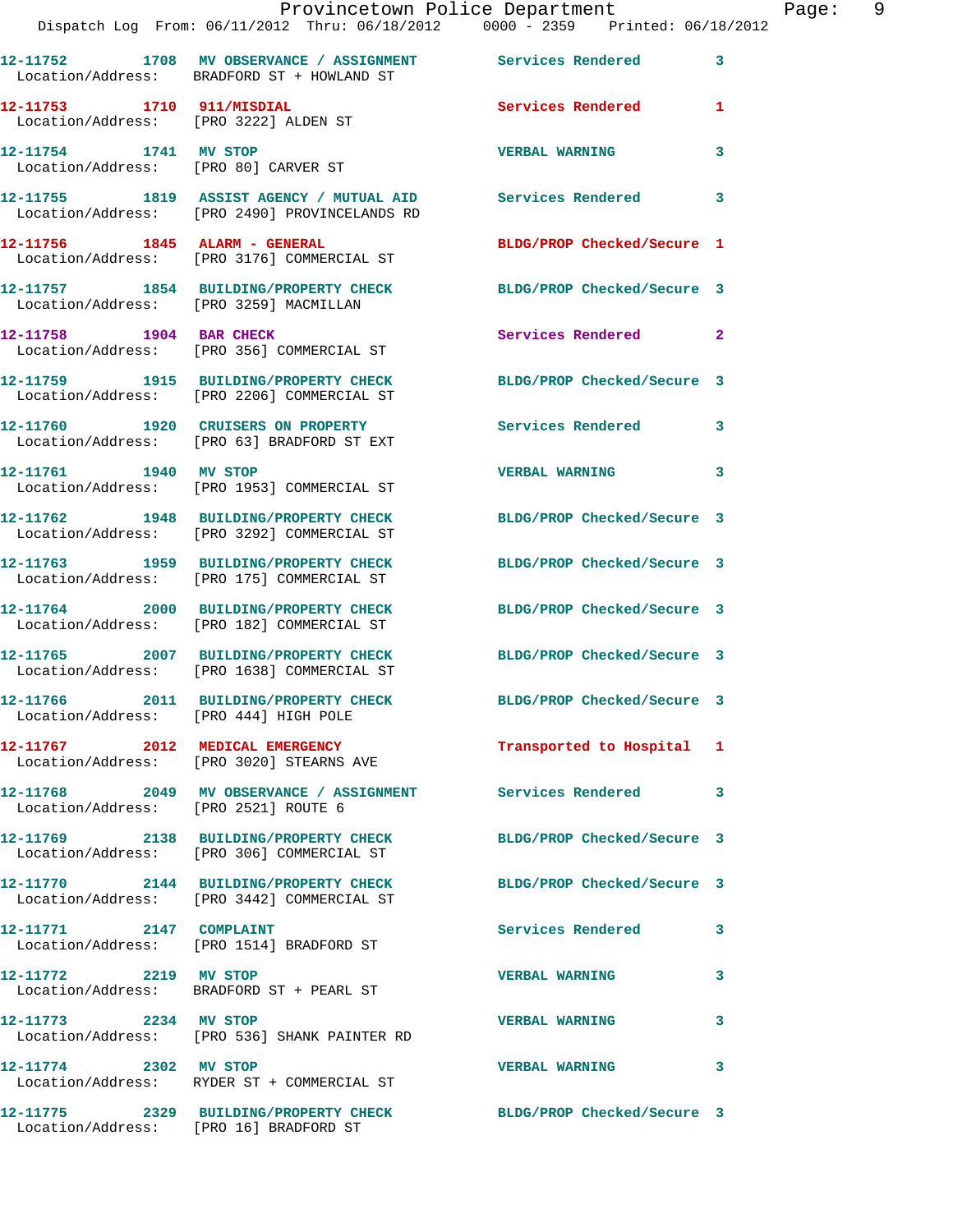|                                                       | 12-11776  2338  ALARM - GENERAL<br>Location/Address: [PRO 2647] SHANK PAINTER RD                                  | Services Rendered                  | 1 |    |
|-------------------------------------------------------|-------------------------------------------------------------------------------------------------------------------|------------------------------------|---|----|
| 12-11777 2359 BAR CHECK                               | Location/Address: [PRO 3443] COMMERCIAL ST                                                                        | Services Rendered 2                |   |    |
| For Date: $06/14/2012$ - Thursday                     |                                                                                                                   |                                    |   |    |
|                                                       | 12-11778 0009 MEDICAL EMERGENCY<br>Location/Address: [PRO 814] COMMERCIAL ST                                      | Transported to Hospital 1          |   |    |
|                                                       | 12-11779 0029 MEDICAL EMERGENCY<br>Location/Address: [PRO 1318] COMMERCIAL ST                                     | Transported to Hospital 1          |   |    |
| 12-11780 0038 MV STOP<br>Location/Address: GOSNOLD ST |                                                                                                                   | <b>VERBAL WARNING</b>              | 3 |    |
|                                                       | 12-11781 0051 BUILDING/PROPERTY CHECK BLDG/PROP Checked/Secure 3<br>Location/Address: [PRO 3296] SHANKPAINTER RD  |                                    |   |    |
|                                                       | 12-11782 0052 BUILDING/PROPERTY CHECK<br>Location/Address: [PRO 1778] SHANKPAINTER RD                             | BLDG/PROP Checked/Secure 3         |   |    |
|                                                       | 12-11783 0054 MV OBSERVANCE / ASSIGNMENT No Action Required<br>Location/Address: BRADFORD ST + RYDER ST           |                                    | 3 |    |
|                                                       | 12-11784 0117 MV OBSERVANCE / ASSIGNMENT Services Rendered<br>Location/Address: [PRO 3004] BRADFORD ST            |                                    | 3 |    |
|                                                       | 12-11785 0119 MV STOP<br>Location/Address: [PRO 105] COMMERCIAL ST                                                | <b>VERBAL WARNING</b>              | 3 |    |
| 12-11786 0140 MV STOP                                 | Location/Address: [PRO 786] CARVER ST                                                                             | <b>VERBAL WARNING</b>              | 3 |    |
| 12-11788 0140 GENERAL INFO                            |                                                                                                                   | No Action Required                 | 3 |    |
|                                                       | 12-11787 0150 MV OBSERVANCE / ASSIGNMENT Services Rendered<br>Location/Address: [PRO 2577] BRADFORD ST            |                                    | 3 |    |
|                                                       | 12-11792 0156 BUILDING/PROPERTY CHECK BLDG/PROP Checked/Secure 3<br>Location/Address: [PRO 3256] COMMERCIAL ST    |                                    |   |    |
| 12-11789 0211 MV STOP<br>Location/Address: CENTER ST  |                                                                                                                   | <b>VERBAL WARNING</b>              | 3 |    |
|                                                       | 12-11790 0219 BUILDING/PROPERTY CHECK BLDG/PROP Checked/Secure 3<br>Location/Address: [PRO 1638] COMMERCIAL ST    |                                    |   |    |
|                                                       | 12-11791 0225 LOBBY TRAFFIC<br>Location/Address: [PRO 542] SHANK PAINTER RD                                       | Services Rendered 2                |   | 32 |
| 12-11793 0238 ALARM - FIRE                            | Location/Address: [PRO 3671] COMMERCIAL ST                                                                        | False Alarm <b>Executive State</b> | 1 |    |
|                                                       | 12-11794   0518   BUILDING/PROPERTY CHECK   BLDG/PROP Checked/Secure   3<br>Location/Address: [PRO 444] HIGH POLE |                                    |   |    |
|                                                       | 12-11795 0522 MV OBSERVANCE / ASSIGNMENT Services Rendered<br>Location/Address: ROUTE 6 + SNAIL RD                |                                    | 3 |    |
| 12-11796 0534 MV STOP                                 | Location/Address: ROUTE 6 + SNAIL RD                                                                              | <b>VERBAL WARNING</b>              | 3 |    |
|                                                       | 12-11797 0556 BUILDING/PROPERTY CHECK BLDG/PROP Checked/Secure 3<br>Location/Address: [PRO 1646] WINSLOW ST       |                                    |   |    |
|                                                       | 12-11798 0557 PARK, WALK & TALK<br>Location: [PRO 3431] LOPES SQUARE                                              | No Action Required 2               |   |    |
|                                                       |                                                                                                                   |                                    |   |    |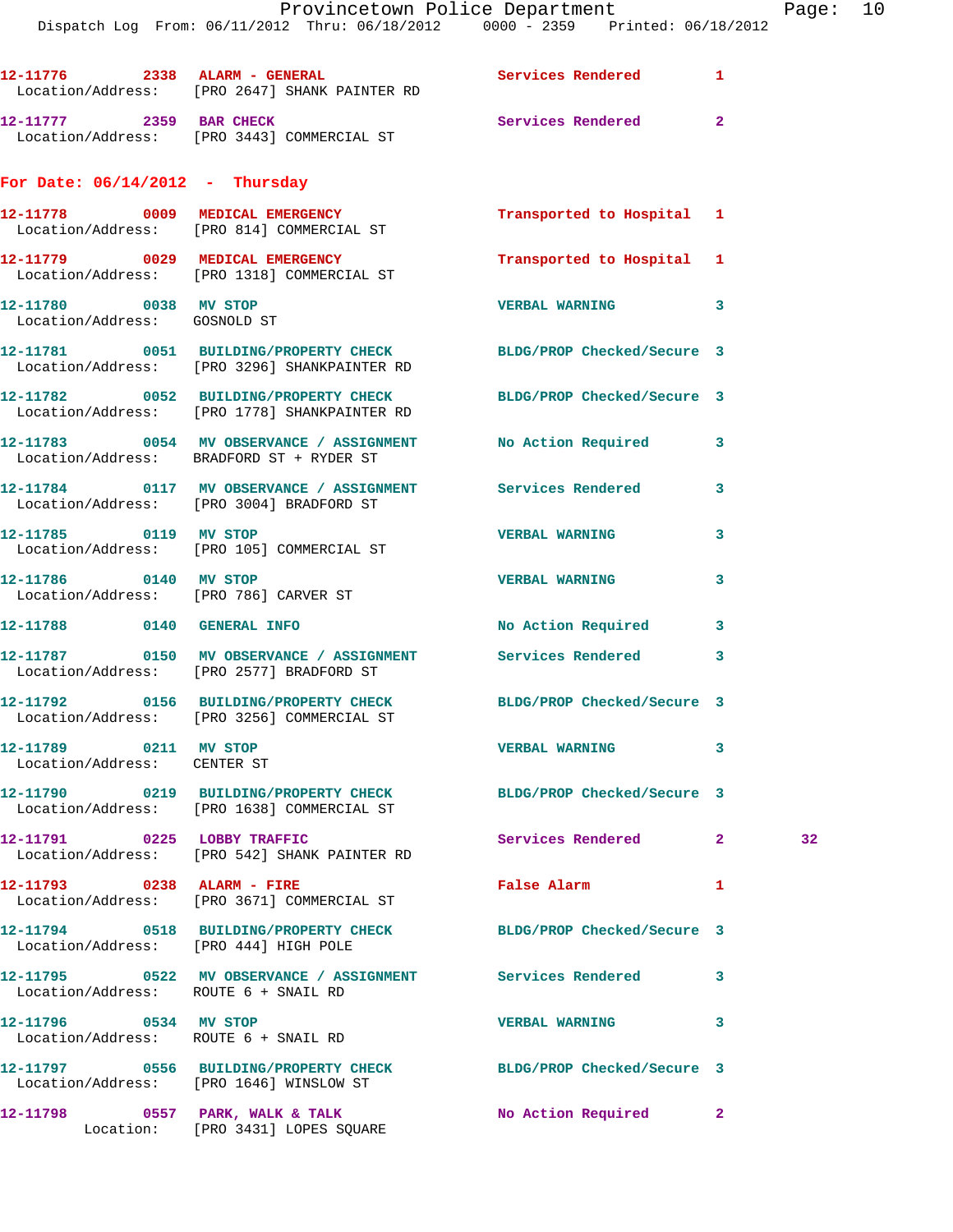Dispatch Log From: 06/11/2012 Thru: 06/18/2012 0000 - 2359 Printed: 06/18/2012

**12-11799 0601 MV OBSERVANCE / ASSIGNMENT Services Rendered 3**  Location/Address: [PRO 3338] SHANKPAINTER RD **12-11800 0656 MEDICAL EMERGENCY Services Rendered 1**  Location/Address: [PRO 781] CAPTAIN BERTIE RD **12-11801 0659 FOUND NIKON CAMERA Services Rendered 3**  Location/Address: [PRO 542] SHANK PAINTER RD **12-11802 0828 GENERAL INFO Services Rendered 3 12-11803 0850 HARASSMENT Services Rendered 2**  Location/Address: [PRO 58] BRADFORD ST **12-11804 0929 PARKING COMPLAINT / GENERAL Vehicle Towed 3**  Location/Address: [PRO 145] COMMERCIAL ST **12-11805 0942 BUILDING/PROPERTY CHECK BLDG/PROP Checked/Secure 3**  Location/Address: [PRO 571] ALDEN ST **12-11806 0942 TRESPASS Services Rendered 2**  Location/Address: SHANKPAINTER RD **12-11807 1003 BUILDING/PROPERTY CHECK BLDG/PROP Checked/Secure 3**  Location/Address: [PRO 3317] CEMETERY RD **12-11808 1004 BUILDING/PROPERTY CHECK BLDG/PROP Checked/Secure 3**  Location/Address: [PRO 3318] CEMETERY RD **12-11809 1004 ASSIST CITIZEN Services Rendered 3**  Location/Address: [PRO 1190] COMMERCIAL ST **12-11810 1007 911 GENERAL SPOKEN TO 1**  Location/Address: [PRO 440] HARRY KEMP WAY **12-11811 1019 MV ACCIDENT Services Rendered 1**  Location/Address: [PRO 554] TREMONT ST Refer To Accident: 12-23-AC **12-11812 1026 MV OBSERVANCE / ASSIGNMENT Services Rendered 3**  Location/Address: [PRO 3440] ROUTE 6 **12-11813 1032 MV STOP VERBAL WARNING 3**  Location/Address: [PRO 2513] ROUTE 6 **12-11814 1039 MV STOP VERBAL WARNING 3**  Location/Address: [PRO 2513] ROUTE 6 **12-11815 1105 PARKING COMPLAINT BY LAW VIOLATION 3**  Location/Address: [PRO 230] COMMERCIAL ST **12-11816 1250 BUILDING/PROPERTY CHECK BLDG/PROP Checked/Secure 3**  Location/Address: [PRO 571] ALDEN ST **12-11817 1257 AIRCRAFT Services Rendered 2**  Location/Address: [PRO 516] RACE POINT RD **12-11978 1300 MV ACCIDENT Citation/Warning Issued 1**  Location/Address: [PRO 3259] MACMILLAN WHARF **12-11818 1328 STREET PERFORMER COMPLAINT Unfounded 3**  Location/Address: FREEMAN ST + COMMERCIAL ST **12-11819 1353 MV STOP BLDG/PROP Checked/Secure 3**  Location/Address: [PRO 2483] COMMERCIAL ST **12-11820 1400 ASSIST CITIZEN Services Rendered 3**  Location/Address: COOK ST + BRADFORD ST

**12-11821 1404 FIRE, OTHER Services Rendered 1**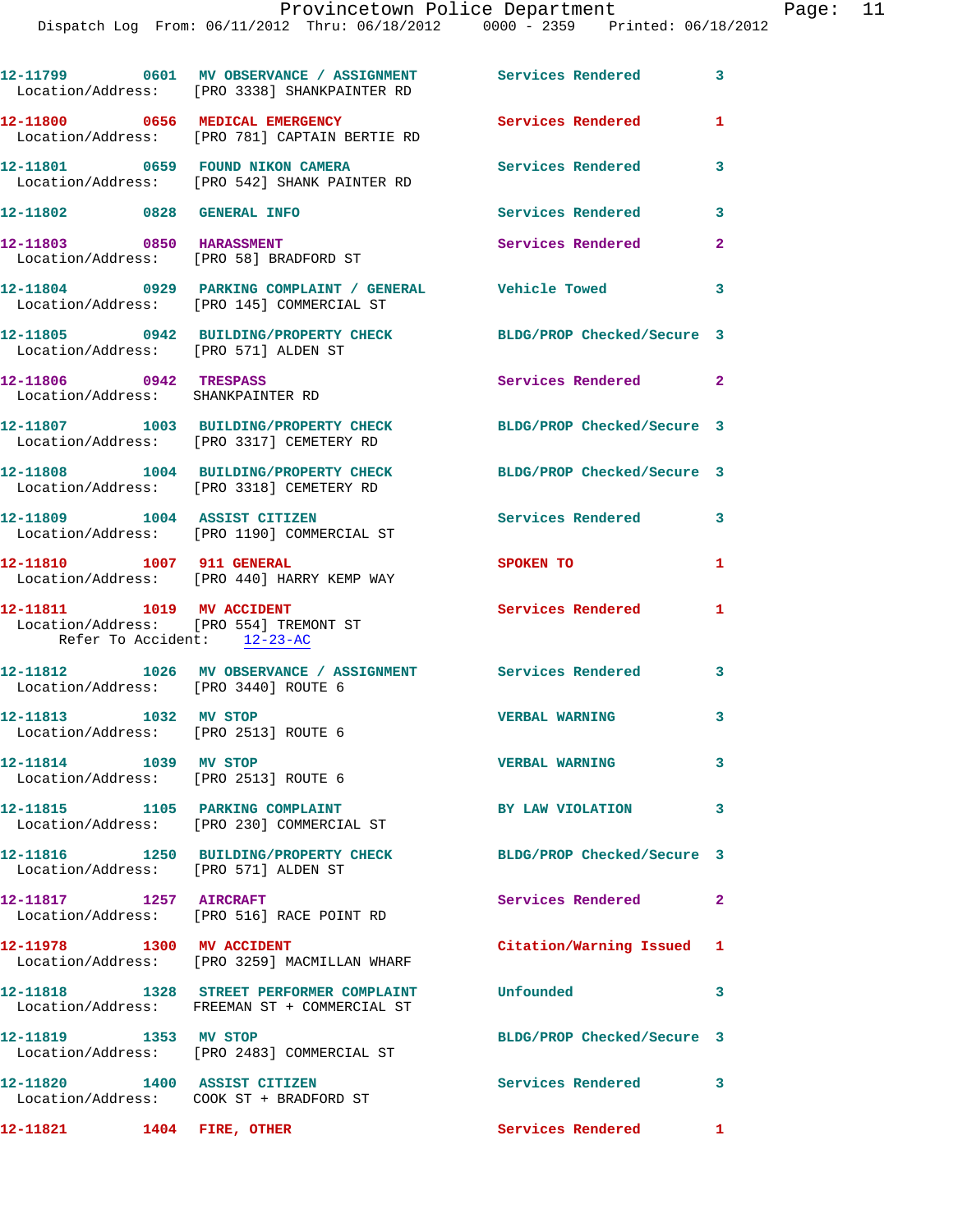|                                      | Dispatch Log From: 06/11/2012 Thru: 06/18/2012 0000 - 2359 Printed: 06/18/2012                                 | Provincetown Police Department |              | Page: | 12 |
|--------------------------------------|----------------------------------------------------------------------------------------------------------------|--------------------------------|--------------|-------|----|
|                                      | Location/Address: [PRO 290] COMMERCIAL ST                                                                      |                                |              |       |    |
|                                      | 12-11822 1448 MV COMPLAINT<br>Location/Address: [PRO 2365] MACMILLAN                                           | Citation/Warning Issued 2      |              |       |    |
|                                      | 12-11823 1459 FOLLOW UP<br>Location/Address: [PRO 132] COMMERCIAL ST                                           | Services Rendered              | $\mathbf{2}$ |       |    |
| Location/Address: RYDER ST           | 12-11824 1507 PARKING COMPLAINT / GENERAL Citation/Warning Issued 3                                            |                                |              |       |    |
|                                      | 12-11826 1509 BUILDING/PROPERTY CHECK<br>Location/Address: [PRO 2483] COMMERCIAL ST                            | BLDG/PROP Checked/Secure 3     |              |       |    |
| 12-11825   1514   GENERAL INFO       |                                                                                                                | No Action Required 3           |              |       |    |
|                                      | 12-11827 1523 BUILDING/PROPERTY CHECK<br>Location/Address: [PRO 2206] COMMERCIAL ST                            | BLDG/PROP Checked/Secure 3     |              |       |    |
|                                      | 12-11828 1536 MV OBSERVANCE / ASSIGNMENT Services Rendered 3<br>Location/Address: [PRO 3257] SHANKPAINTER RD   |                                |              |       |    |
| Location/Address: [PRO 3287] ROUTE 6 | 12-11829 1541 BUILDING/PROPERTY CHECK BLDG/PROP Checked/Secure 3                                               |                                |              |       |    |
|                                      | 12-11830 1546 MEDICAL EMERGENCY<br>Location/Address: [PRO 1892] SHANK PAINTER RD                               | Services Rendered 1            |              |       |    |
| Location/Address: HOBSON AVE         | 12-11831 1600 MEDICAL EMERGENCY                                                                                | Transported to Hospital 1      |              | 1     |    |
| 12-11832 1613 MV STOP                | Location/Address: [PRO 2543] MACMILLAN WHARF                                                                   | <b>VERBAL WARNING</b>          | $\mathbf{3}$ |       |    |
| 12-11833 1619 VANDALISM              | Location/Address: [PRO 105] COMMERCIAL ST                                                                      | Services Rendered              | 3            |       |    |
|                                      | 12-11834 1623 LOOSE DOG/FINAL VERBAL WARNING VERBAL WARNING<br>Location/Address: [PRO 3259] MACMILLAN WHARF    |                                | $\mathbf{2}$ |       |    |
|                                      | 12-11835 1637 BUILDING/PROPERTY CHECK BLDG/PROP Checked/Secure 3<br>Location/Address: [PRO 2483] COMMERCIAL ST |                                |              |       |    |
|                                      | 12-11836   1641   FIRE, OTHER<br>Location/Address: [PRO 3671] COMMERCIAL ST                                    | Services Rendered 1            |              |       |    |
|                                      | 12-11837 1657 MV OBSERVANCE / ASSIGNMENT No Action Required 3<br>Location/Address: [PRO 2521] ROUTE 6          |                                |              |       |    |
|                                      | 12-11838 1712 ALARM - GENERAL<br>Location/Address: [PRO 3195] COMMERCIAL ST                                    | SPOKEN TO                      | $\mathbf{1}$ |       |    |
|                                      | 12-11839 1722 FOX RELEASE<br>Location/Address: [PRO 132] COMMERCIAL ST                                         | Services Rendered 2            |              |       |    |
|                                      | 12-11840 1831 MEDICAL EMERGENCY<br>Location/Address: [PRO 3430] COMMERCIAL ST                                  | PATIENT REFUSAL 1              |              |       |    |
| Location/Address: RACE POINT RD      | 12-11841 1851 MESSAGE/PACKAGE DELIVERY Services Rendered 3                                                     |                                |              |       |    |
| Location/Address: [PRO 2513] ROUTE 6 | 12-11842 1855 MV OBSERVANCE / ASSIGNMENT No Action Required 3                                                  |                                |              |       |    |
|                                      | 12-11843 1902 MV STOP<br>Location/Address: [PRO 444] HIGH POLE HILL                                            | VERBAL WARNING 3               |              |       |    |
|                                      | 12-11844 1928 BUILDING/PROPERTY CHECK BLDG/PROP Checked/Secure 3<br>Location/Address: [PRO 3317] CEMETERY RD   |                                |              |       |    |
| 12-11845   1934 MV STOP              |                                                                                                                | <b>VERBAL WARNING 3</b>        |              |       |    |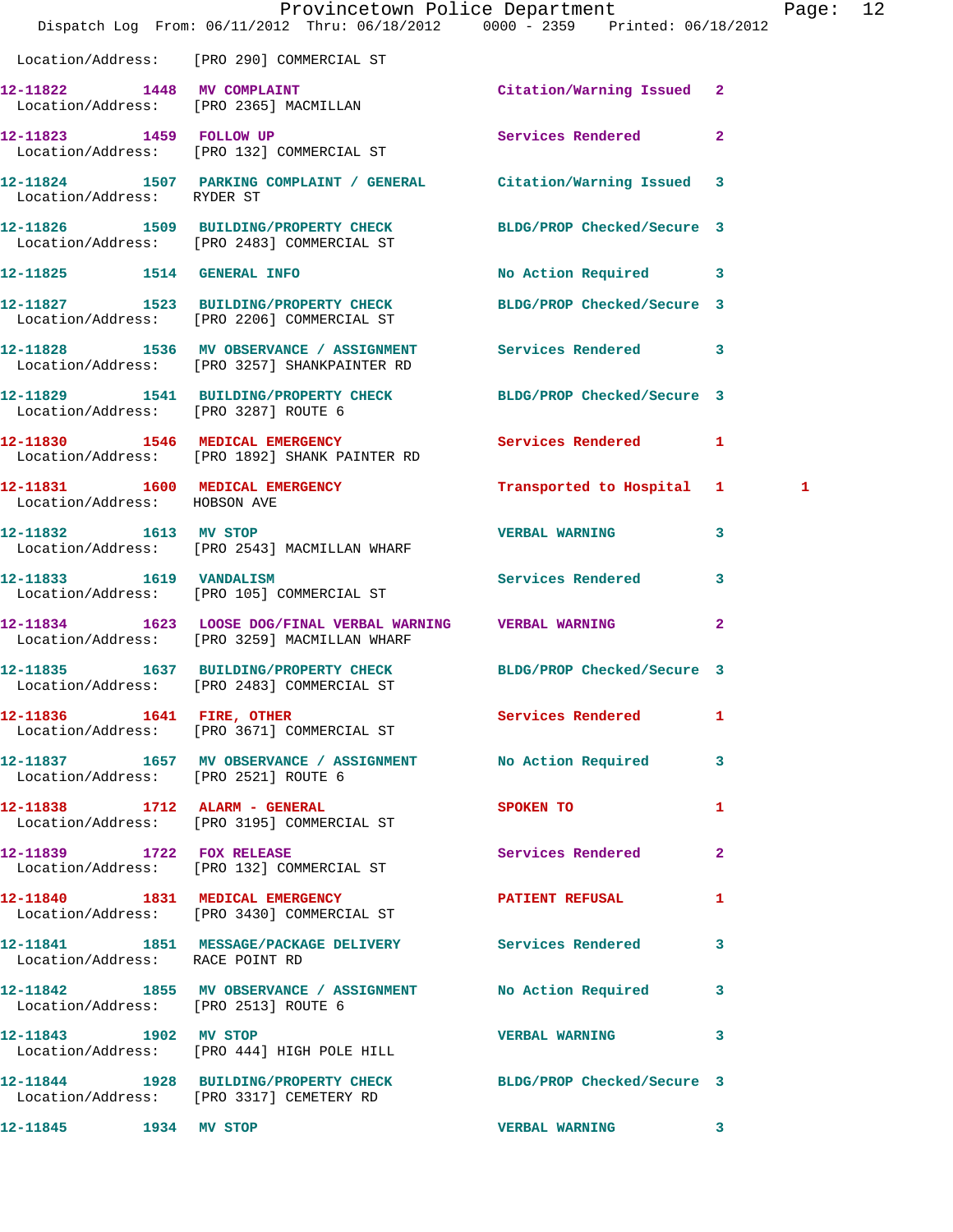|                                                     | Dispatch Log From: 06/11/2012 Thru: 06/18/2012 0000 - 2359 Printed: 06/18/2012                                            | Provincetown Police Department | Page: 13     |
|-----------------------------------------------------|---------------------------------------------------------------------------------------------------------------------------|--------------------------------|--------------|
|                                                     | Location/Address: BRADFORD ST + SHANK PAINTER RD                                                                          |                                |              |
|                                                     | 12-11846 1951 BUILDING/PROPERTY CHECK BLDG/PROP Checked/Secure 3<br>Location/Address: [PRO 1638] COMMERCIAL ST            |                                |              |
|                                                     | 12-11847 1953 COMPLAINT - STREET PERFORMERS LICENSING VIOLATION 3<br>Location/Address: [PRO 175] COMMERCIAL ST            |                                |              |
|                                                     | 12-11849 2005 BUILDING/PROPERTY CHECK BLDG/PROP Checked/Secure 3<br>Location/Address: [PRO 2207] SHANKPAINTER RD          |                                |              |
|                                                     | 12-11850 2037 BUILDING/PROPERTY CHECK BLDG/PROP Checked/Secure 3<br>Location/Address: [PRO 182] COMMERCIAL ST             |                                |              |
|                                                     | 12-11851  2039  BUILDING/PROPERTY CHECK BLDG/PROP Checked/Secure 3<br>Location/Address: [PRO 488] MAYFLOWER ST            |                                |              |
|                                                     | 12-11852 2039 BUILDING/PROPERTY CHECK BLDG/PROP Checked/Secure 3<br>Location/Address: [PRO 3609] COMMERCIAL ST            |                                |              |
| 12-11853 2054 MV STOP                               | Location/Address: [PRO 3296] SHANK PAINTER RD                                                                             | <b>VERBAL WARNING</b>          | 3            |
|                                                     | 12-11854 2120 MV OBSERVANCE / ASSIGNMENT Services Rendered 3<br>Location/Address: BRADFORD ST + HOWLAND ST                |                                |              |
|                                                     | 12-11855 2120 BUILDING/PROPERTY CHECK<br>Location/Address: [PRO 175] COMMERCIAL ST                                        | BLDG/PROP Checked/Secure 3     |              |
| 12-11856 2124 MV STOP                               | Location/Address: [PRO 357] COMMERCIAL ST                                                                                 | <b>VERBAL WARNING</b>          | $\mathbf{3}$ |
| 12-11857 2131 MV STOP                               | Location/Address: [PRO 1886] BRADFORD ST                                                                                  | <b>VERBAL WARNING</b>          | 3            |
|                                                     | 12-11858 2144 LOST SCION KEY<br>Location/Address: [PRO 542] SHANK PAINTER RD                                              | Services Rendered 3            |              |
| 12-11859 2149 MV STOP<br>Location/Address: RYDER ST |                                                                                                                           | <b>VERBAL WARNING</b>          | 3            |
| 12-11860 2154 BAR CHECK                             | Location/Address: [PRO 3430] COMMERCIAL ST                                                                                | LICENSING/NO ACTION 2          |              |
| 12-11861 2217 MV STOP                               | Location/Address: [PRO 44] BRADFORD ST                                                                                    | <b>VERBAL WARNING</b>          | 3            |
| 12-11862 2217 MV STOP                               | Location/Address: [PRO 230] COMMERCIAL ST                                                                                 | <b>VERBAL WARNING</b>          | 3            |
| 12-11863 2229 MV STOP                               | Location/Address: RYDER ST + COMMERCIAL ST                                                                                | <b>VERBAL WARNING</b>          | 3            |
| 12-11864 2232 COMPLAINT                             | Location/Address: RYDER ST + COMMERCIAL ST                                                                                | Investigated                   | 3            |
|                                                     | 12-11866 2316 BUILDING/PROPERTY CHECK<br>Location/Address: [PRO 530] SHANKPAINTER RD                                      | BLDG/PROP Checked/Secure 3     |              |
| 12-11867 2325 FIGHT/2X U/A                          | Location/Address: [PRO 105] COMMERCIAL ST<br>Refer To Arrest: 12-132-AR<br>Refer To Arrest: $\frac{12-133-AR}{12-133-AR}$ | Arrest(s) Made 3               | $\mathbf{2}$ |

## **For Date: 06/15/2012 - Friday**

| 12-11868          | 0006 | INFO SERVICES - LOBBY      | Services Rendered  |  |
|-------------------|------|----------------------------|--------------------|--|
| Location/Address: |      | [PRO 542] SHANK PAINTER RD |                    |  |
| 12-11869          | 0121 | PARK, WALK & TALK          | No Action Required |  |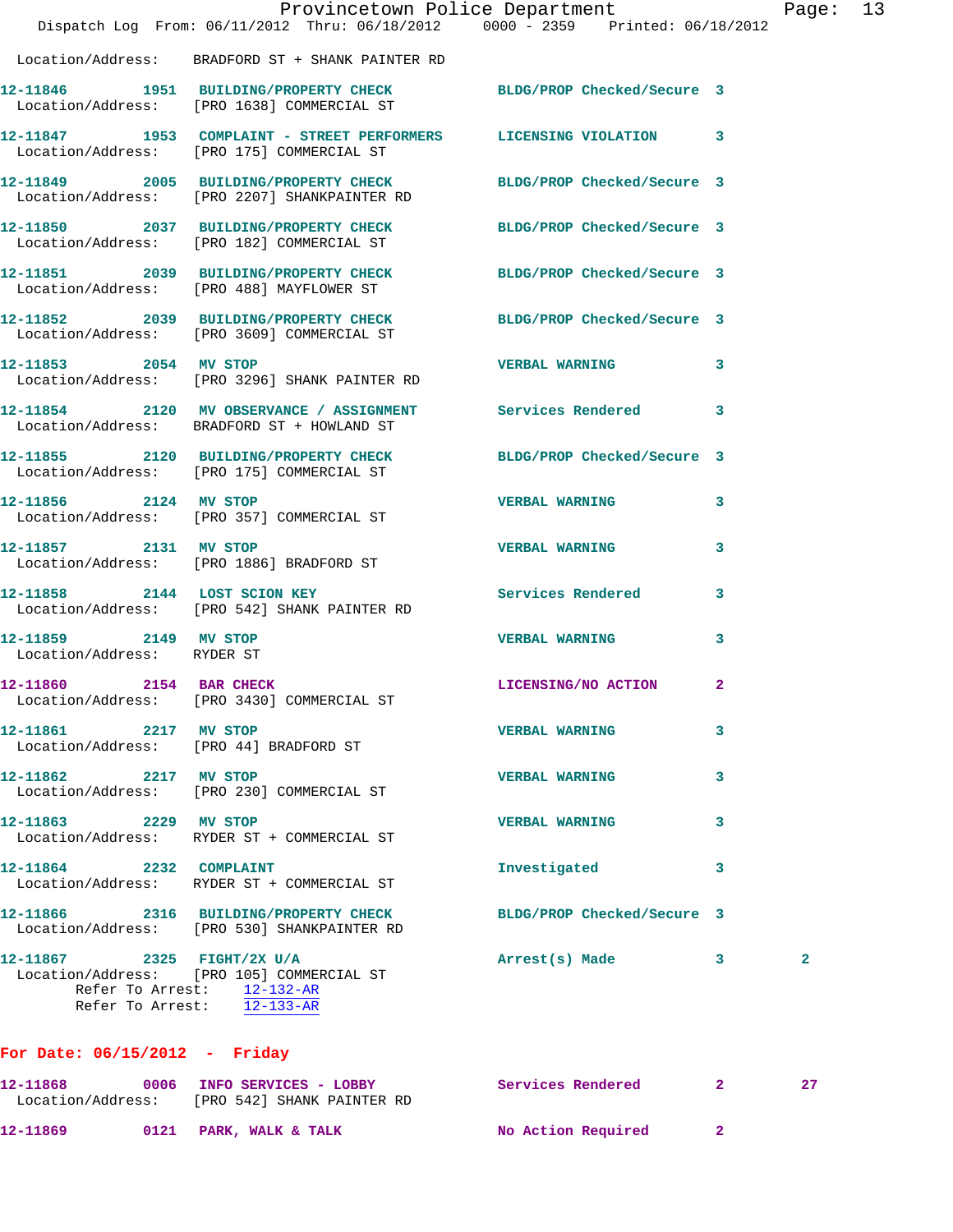|                                                               |                                                                                          | Provincetown Police Department Page: 14                                                                       |   |  |
|---------------------------------------------------------------|------------------------------------------------------------------------------------------|---------------------------------------------------------------------------------------------------------------|---|--|
|                                                               |                                                                                          | Dispatch Log From: 06/11/2012 Thru: 06/18/2012 0000 - 2359 Printed: 06/18/2012                                |   |  |
|                                                               | Location/Address: [PRO 165] COMMERCIAL ST                                                |                                                                                                               |   |  |
|                                                               | Location/Address: BRADFORD ST + RYDER ST                                                 | 12-11870 0134 MV OBSERVANCE / ASSIGNMENT No Action Required 3                                                 |   |  |
|                                                               | 12-11871 0138 NOISE COMPLAINT VERBAL WARNING<br>Location/Address: [PRO 85] COMMERCIAL ST | $\mathbf{3}$                                                                                                  |   |  |
| Refer To Arrest: 12-134-AR                                    | 12-11872 0150 MV STOP<br>Location/Address: [PRO 451] JOHNSON ST                          | Arrest(s) Made 3                                                                                              |   |  |
|                                                               |                                                                                          | 12-11873 0222 BUILDING/PROPERTY CHECK BLDG/PROP Checked/Secure 3<br>Location/Address: [PRO 516] RACE POINT RD |   |  |
| Location/Address: RYDER ST                                    |                                                                                          | 12-11874 0250 LOST/FOUND PROPERTY No Action Required 3                                                        |   |  |
|                                                               | 12-11875 0517 ALARM - GENERAL<br>Location/Address: [PRO 2542] COMMERCIAL ST              | False Alarm <b>Example 2018</b><br>$\mathbf{1}$                                                               |   |  |
|                                                               | 12-11876 0542 COMPLAINT<br>Location/Address: [PRO 1288] BRADFORD ST                      | SPOKEN TO<br>$\mathbf{3}$                                                                                     |   |  |
|                                                               |                                                                                          | 12-11877 0555 PARK, WALK & TALK Services Rendered 2<br>Location: [PRO 3431] LOPES SQUARE                      |   |  |
|                                                               | 12-11878 0555 FOUND PROPERTY-SIGN 000 Unfounded<br>Location/Address: [PRO 2822] ALDEN ST | $\mathbf{3}$                                                                                                  |   |  |
|                                                               | Location/Address: [PRO 1638] COMMERCIAL ST                                               | 12-11879 0601 BUILDING/PROPERTY CHECK BLDG/PROP Checked/Secure 3                                              |   |  |
|                                                               | Location/Address: [PRO 3287] ROUTE 6                                                     | 12-11880 0719 BUILDING/PROPERTY CHECK BLDG/PROP Checked/Secure 3                                              |   |  |
|                                                               | Location/Address: [PRO 542] SHANK PAINTER RD                                             | 12-11881 0720 FOUND DRIVERS LICENSE No Action Required 3                                                      |   |  |
|                                                               | 12-11882 0818 COMPLAINT<br>Location/Address: [PRO 2277] BRADFORD ST                      | No Action Required 3                                                                                          |   |  |
|                                                               | 12-11883 0830 ALARM - GENERAL<br>Location/Address: [PRO 290] COMMERCIAL ST               | SPOKEN TO                                                                                                     |   |  |
|                                                               | Location/Address: [PRO 3318] CEMETERY RD                                                 | 12-11885 0853 BUILDING/PROPERTY CHECK BLDG/PROP Checked/Secure 3                                              |   |  |
| Location/Address: [PRO 571] ALDEN ST                          | 12-11886 0921 BUILDING/PROPERTY CHECK                                                    | BLDG/PROP Checked/Secure 3                                                                                    |   |  |
|                                                               | Location/Address: [PRO 2483] COMMERCIAL ST                                               | 12-11887 0930 BUILDING/PROPERTY CHECK BLDG/PROP Checked/Secure 3                                              | 1 |  |
|                                                               | 12-11888 0940 ALARM - GENERAL<br>Location/Address: [PRO 3619] COMMERCIAL ST              | SPOKEN TO<br>1                                                                                                |   |  |
| 12-11889 0958 MV STOP<br>Location/Address: ROUTE 6 + SNAIL RD |                                                                                          | <b>VERBAL WARNING</b><br>3                                                                                    |   |  |
| 12-11891    1049    LARGE TURTLE                              | Location/Address: [PRO 703] BANGS ST                                                     | Services Rendered<br>$\mathbf{2}$                                                                             |   |  |
|                                                               | 12-11892 1115 BUILDING/PROPERTY CHECK<br>Location/Address: [PRO 2898] JEROME SMITH RD    | No Action Required<br>3                                                                                       |   |  |
| 12-11893 1116 DISTURBANCE                                     | Location/Address: [PRO 3197] COMMERCIAL ST                                               | Services Rendered<br>-1                                                                                       |   |  |
|                                                               | Location/Address: [PRO 3317] CEMETERY RD                                                 | 12-11894 1138 BUILDING/PROPERTY CHECK BLDG/PROP Checked/Secure 3                                              |   |  |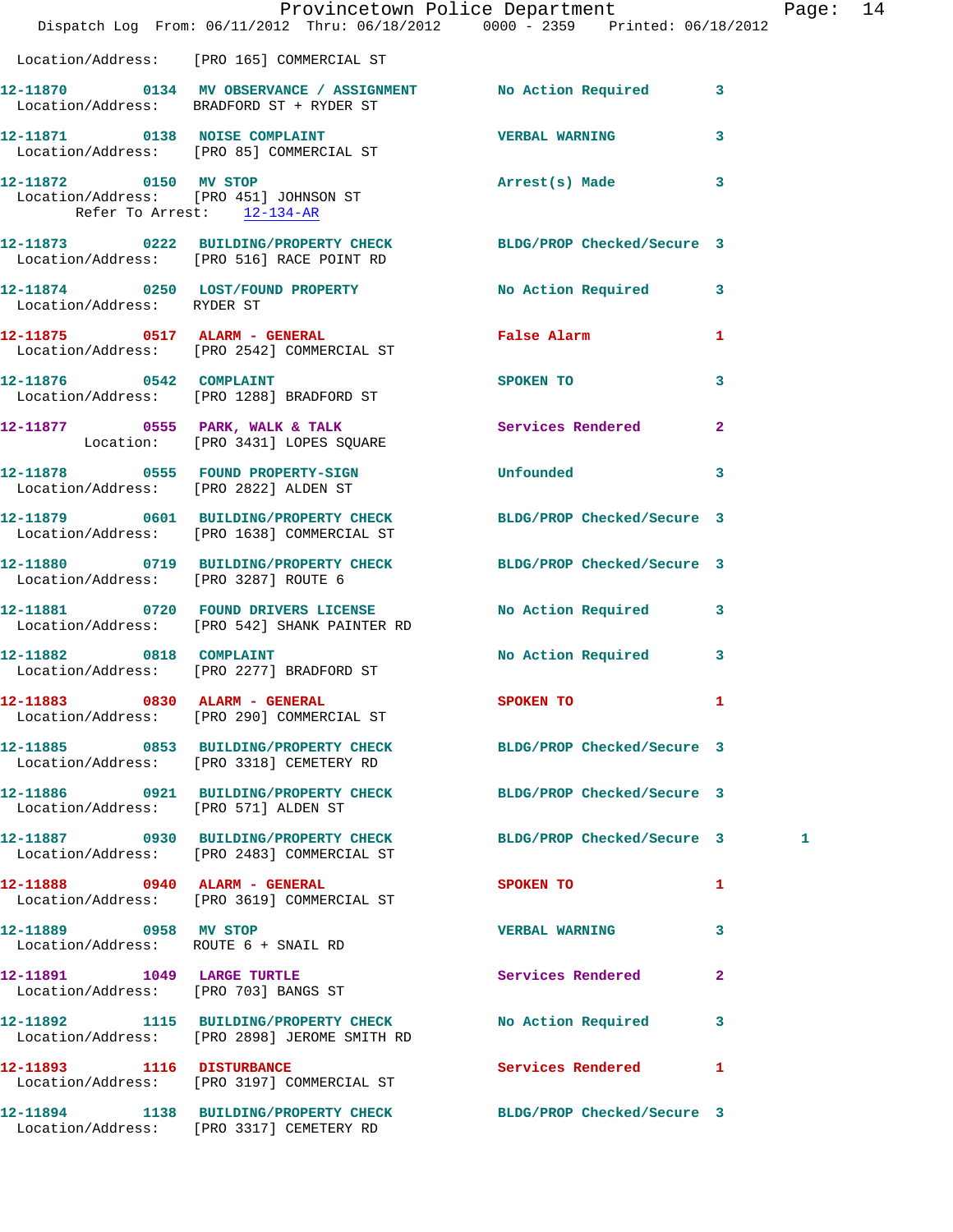|                                                              | 12-11895 1142 BUILDING/PROPERTY CHECK BLDG/PROP Checked/Secure 3<br>Location/Address: [PRO 3317] CEMETERY RD |                           |                |
|--------------------------------------------------------------|--------------------------------------------------------------------------------------------------------------|---------------------------|----------------|
|                                                              | 12-11896 1150 MV OBSERVANCE / ASSIGNMENT No Action Required<br>Location/Address: HOWLAND ST + BRADFORD ST    |                           | 3              |
|                                                              | 12-11897 1158 WALK OFF AT STOP N SHOP Services Rendered<br>Location/Address: [PRO 3296] SHANK PAINTER RD     |                           | 3              |
| Location/Address: COMMERCIAL ST                              | 12-11898 1208 LOST BLUE NIKON? CAMERA Services Rendered                                                      |                           | 3              |
|                                                              | 12-11899 1248 VERBAL 89/8 U TURN VERBAL WARNING<br>Location/Address: [PRO 3004] BRADFORD ST                  |                           | 3              |
| Location/Address: COMMERCIAL ST                              | 12-11900 1256 LOST/LOCATED IPHONE Services Rendered                                                          |                           | 3              |
| Location/Address: COMMERCIAL ST                              | 12-11901 1300 PARK, WALK & TALK 1999 Services Rendered                                                       |                           | $\overline{a}$ |
| Location/Address: STANDISH ST                                | 12-11902 1331 WATER DEPT CALL                                                                                | Taken/Referred to Other 3 |                |
|                                                              | 12-11903 1337 GENERAL INFO                                                                                   | No Action Required        | 3              |
|                                                              | 12-11904 1351 WATER CALL<br>Location: TRURO - FIRE HYDRANT ON HIGHLAND RD                                    | Services Rendered         | 3              |
| 12-11905   1450   COMPLAINT<br>Location/Address: BRADFORD ST |                                                                                                              | Services Rendered         | 3              |
|                                                              | 12-11906 1557 MV STOP<br>Location/Address: ROUTE 6 + HOWLAND ST                                              | <b>VERBAL WARNING</b>     | 3              |
|                                                              | 12-11907 1637 MV OBSERVANCE / ASSIGNMENT No Action Required<br>Location/Address: [PRO 2521] ROUTE 6          |                           | 3              |
|                                                              | 12-11908 1645 ANIMAL CALL<br>Location/Address: [PRO 1278] ATLANTIC AVE                                       | No Action Required 2      | $\mathbf{1}$   |
|                                                              | 12-11909 1730 MV STOP<br>Location/Address: [PRO 549] STANDISH ST<br>Refer To Arrest: 12-134-AR               | Vehicle Towed             | 3              |
| 12-11910<br>Location/Address: HARRY KEMP WAY                 | 1817 PARKING / GENERAL                                                                                       | No Action Required        | $\mathbf{3}$   |
|                                                              | 12-11911 1900 ASSIST AGENCY / MUTUAL AID Services Rendered<br>Location/Address: [PRO 105] COMMERCIAL ST      |                           | 3              |
| 12-11912 1905 GENERAL INFO                                   |                                                                                                              | No Action Required        | 3              |
|                                                              | 12-11913 1919 TRAFFIC CONTROL<br>Location: [PRO 3431] LOPES SQUARE                                           | <b>Services Rendered</b>  | 3              |
|                                                              | 12-11919 1939 SERVE RESTRAINING ORDER<br>Location/Address: [PRO 542] SHANK PAINTER RD                        | SPOKEN TO                 | 3              |
| 12-11914 1942 MV ACCIDENT                                    | Location/Address: [PRO 526] RYDER ST EXT                                                                     | Services Rendered         | 1              |
|                                                              | 12-11915 1951 MV OBSERVANCE / ASSIGNMENT No Action Required<br>Location/Address: [PRO 2513] ROUTE 6          |                           | 3              |
|                                                              | 12-11917 2001 PARKING COMPLAINT / GENERAL<br>Location/Address: [PRO 1550] COMMERCIAL ST                      | No Action Required        | 3              |
| Location/Address: [PRO 2] ALDEN ST                           | 12-11918 2011 BUILDING/PROPERTY CHECK BLDG/PROP Checked/Secure 3                                             |                           |                |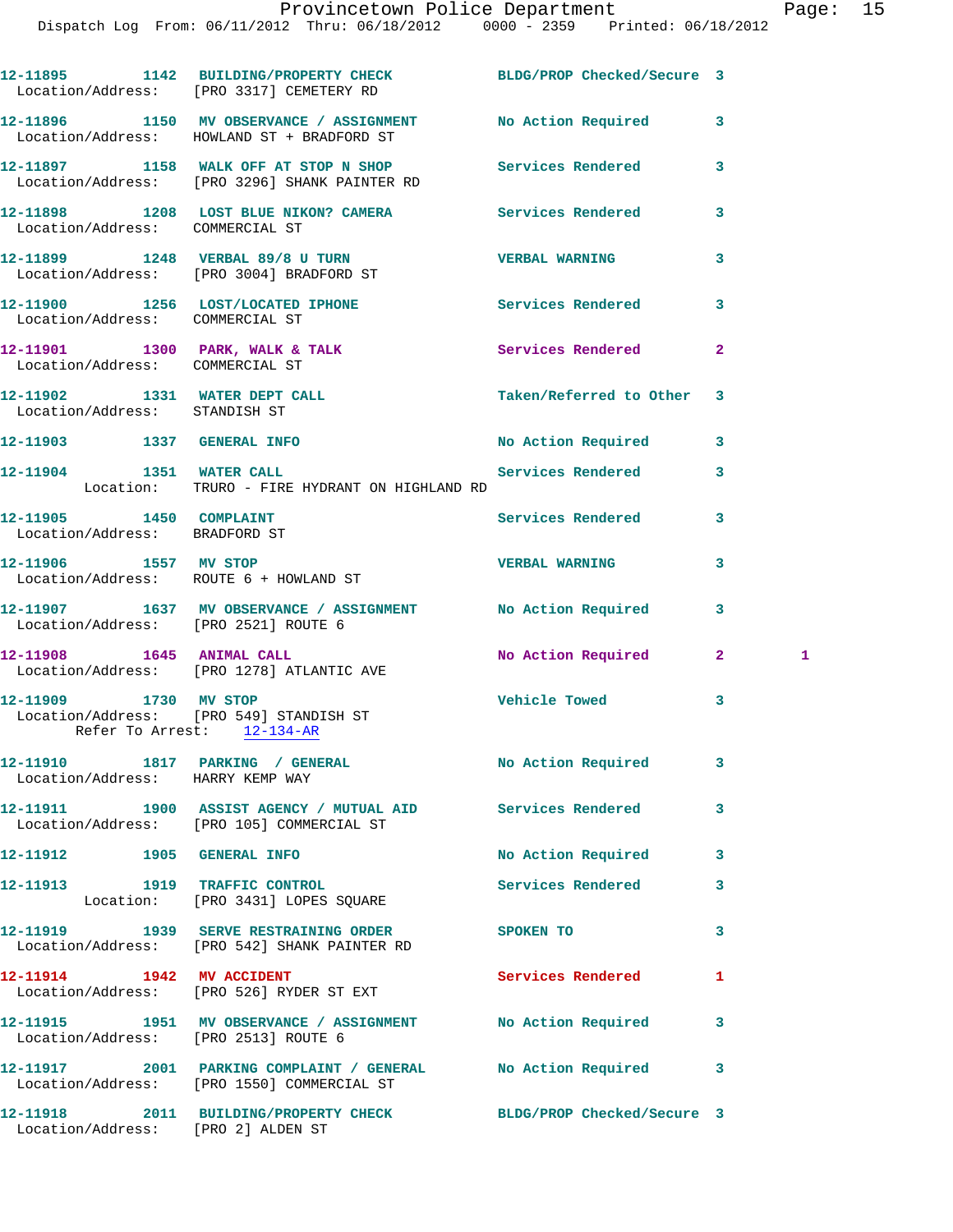|                                                     | Dispatch Log From: 06/11/2012 Thru: 06/18/2012 0000 - 2359 Printed: 06/18/2012                                |                         |                |    |
|-----------------------------------------------------|---------------------------------------------------------------------------------------------------------------|-------------------------|----------------|----|
|                                                     | 12-11920 2025 PARKING COMPLAINT / GENERAL Services Rendered<br>Location/Address: [PRO 3256] COMMERCIAL ST     |                         | $\overline{3}$ |    |
|                                                     | 12-11921 2031 FOLLOW UP<br>Location/Address: [PRO 484] MASONIC PL                                             | No Action Required      | $\overline{2}$ |    |
|                                                     | 12-11924 2057 BIKE GENERAL<br>Location/Address: [PRO 175] COMMERCIAL ST                                       | No Action Required 2    |                |    |
|                                                     | 12-11923 2100 BUILDING/PROPERTY CHECK BLDG/PROP Checked/Secure 3<br>Location/Address: [PRO 519] RACE POINT RD |                         |                |    |
|                                                     | 12-11925 2112 BUILDING/PROPERTY CHECK BLDG/PROP Checked/Secure 3<br>Location/Address: [PRO 182] COMMERCIAL ST |                         |                |    |
|                                                     | 12-11926 2154 FOUND PROPERTY-\$100 No Action Required<br>Location/Address: [PRO 210] COMMERCIAL ST            |                         | 3              |    |
|                                                     | 12-11927 2231 FOLLOW UP<br>Location/Address: [PRO 484] MASONIC PL                                             | No Action Required 2    |                |    |
|                                                     | 12-11928 2244 BUILDING/PROPERTY CHECK BLDG/PROP Checked/Secure 3<br>Location/Address: [PRO 306] COMMERCIAL ST |                         |                |    |
|                                                     | 12-11929 2322 MV OBSERVANCE / ASSIGNMENT No Action Required<br>Location/Address: [PRO 2577] BRADFORD ST       |                         | 3              |    |
| 12-11930 2336 MV STOP                               | Location/Address: CENTER ST + BRADFORD ST                                                                     | <b>VERBAL WARNING</b>   | 3              |    |
|                                                     | 12-11931 2342 BUILDING/PROPERTY CHECK Services Rendered<br>Location/Address: [PRO 488] MAYFLOWER ST           |                         | 3              |    |
|                                                     | 12-11932 2355 BAR CHECK<br>Location/Address: [PRO 80] CARVER ST                                               | No Action Required      | $\overline{2}$ |    |
|                                                     | 12-11933 2359 BAR CHECK<br>Location/Address: [PRO 3455] BRADFORD ST                                           | No Action Required      | $\mathbf{2}$   |    |
| For Date: $06/16/2012$ - Saturday                   |                                                                                                               |                         |                |    |
|                                                     | Location/Address: [PRO 542] SHANK PAINTER RD                                                                  |                         |                | 37 |
| 12-11936 0012 BAR CHECK                             | Location/Address: [PRO 208] COMMERCIAL ST                                                                     | No Action Required      | $\mathbf{2}$   |    |
|                                                     | 12-11937 0014 NOISE COMPLAINT<br>Location/Address: [PRO 3443] COMMERCIAL ST                                   | <b>Unfounded</b>        | 3              |    |
|                                                     | 12-11938 0021 BAR CHECK<br>Location/Address: [PRO 484] MASONIC PL                                             | No Action Required      | 2              |    |
| 12-11939 0036 MV STOP                               | Location/Address: ROUTE 6 + RACE POINT RD                                                                     | <b>VERBAL WARNING</b>   | 3              |    |
| 12-11941 0147 MV STOP<br>Location/Address: COURT ST |                                                                                                               | <b>VERBAL WARNING</b>   | 3              |    |
|                                                     | 12-11942 0151 ASSIST AGENCY<br>Location/Address: DEWEY AVE + COMMERCIAL ST                                    | Services Rendered       | 3              |    |
|                                                     | 12-11943 0153 MV STOP<br>Location/Address: ROUTE 6 + HOWLAND ST                                               | Citation/Warning Issued | 3              |    |
|                                                     | 12-11944 0218 DISTURBANCE<br>Location/Address: [PRO 208] COMMERCIAL ST                                        | Unfounded               | 1              |    |
|                                                     | 12-11945 0259 BUILDING/PROPERTY CHECK Services Rendered                                                       |                         | 3              |    |
|                                                     |                                                                                                               |                         |                |    |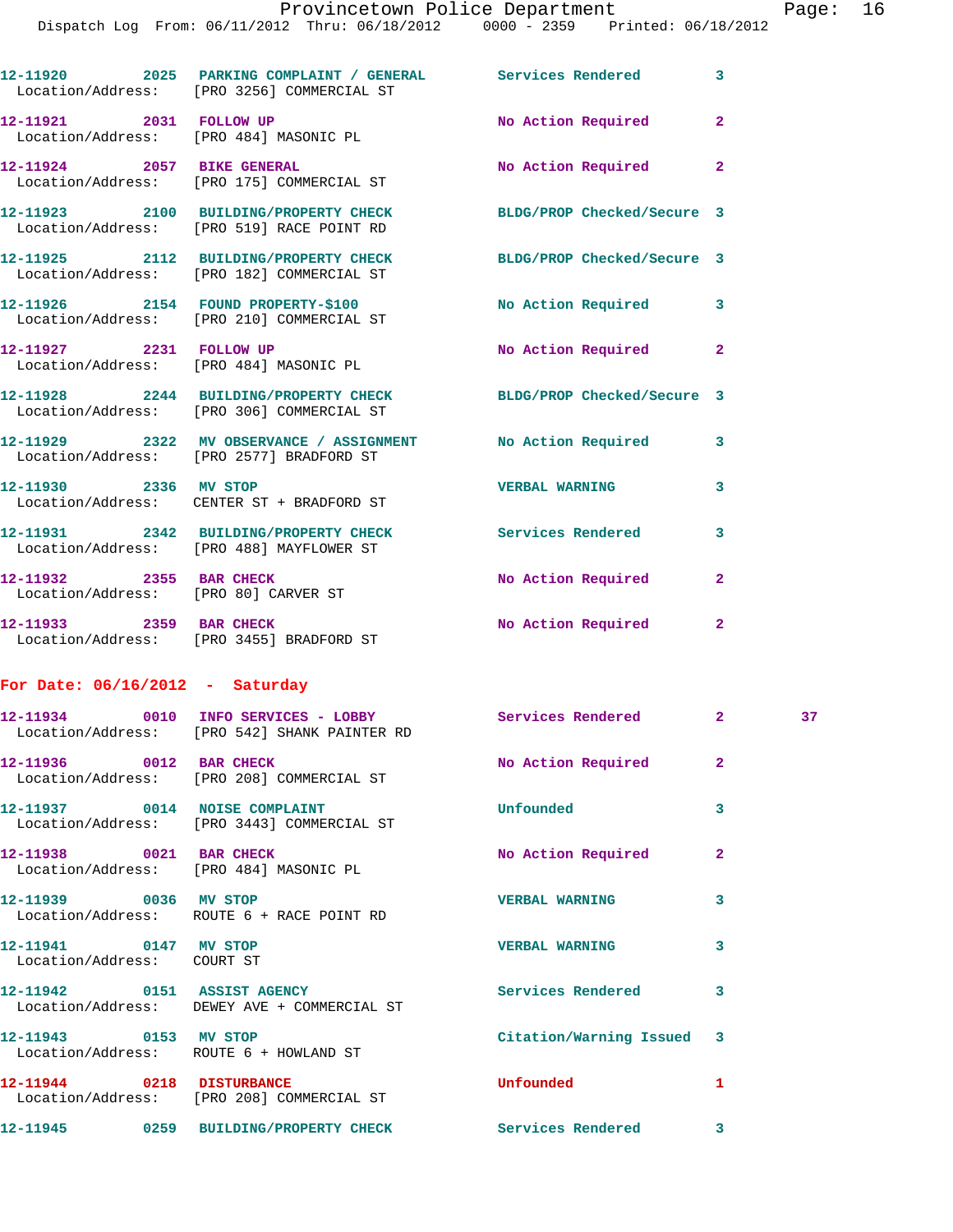|                                                         | Provincetown Police Department<br>Dispatch Log From: 06/11/2012 Thru: 06/18/2012 0000 - 2359 Printed: 06/18/2012     |                            |              |
|---------------------------------------------------------|----------------------------------------------------------------------------------------------------------------------|----------------------------|--------------|
|                                                         | Location/Address: [PRO 519] RACE POINT RD                                                                            |                            |              |
|                                                         | 12-11946   0317   SPEED DOLLY ASSIGNMENT   No Action Required   3<br>Location/Address:   COMMERCIAL ST + BRADFORD ST |                            |              |
|                                                         | 12-11947 0404 BUILDING/PROPERTY CHECK BLDG/PROP Checked/Secure 3<br>Location/Address: [PRO 2543] MACMILLAN WHARF     |                            |              |
|                                                         | 12-11948 0424 MEDICAL EMERGENCY<br>Location/Address: [PRO 1387] JEROME SMITH RD                                      | Transported to Hospital 1  |              |
|                                                         | 12-11949 0446 BUILDING/PROPERTY CHECK Services Rendered<br>Location/Address: [PRO 2898] JEROME SMITH RD              |                            | 3            |
|                                                         | 12-11950 0503 MEDICAL EMERGENCY PATIENT REFUSAL<br>Location/Address: [PRO 1486] PEARL ST                             |                            | 1            |
|                                                         | 12-11951 0749 PARKING COMPLAINT<br>Location/Address: [PRO 1064] PLEASANT ST                                          | SPOKEN TO                  | 3            |
|                                                         | 12-11952 0841 911 GENERAL<br>Location/Address: [PRO 43] BRADFORD ST                                                  | SPOKEN TO                  | $\mathbf{1}$ |
|                                                         | 12-11953 0857 BUILDING/PROPERTY CHECK Services Rendered<br>Location/Address: [PRO 391] COMMERCIAL ST                 |                            | 3            |
|                                                         | 12-11954 0903 MV OBSERVANCE / ASSIGNMENT Services Rendered<br>Location/Address: [PRO 2413] COMMERCIAL ST             |                            | 3            |
|                                                         | 12-11955 0904 MV OBSERVANCE / ASSIGNMENT Services Rendered<br>Location/Address: [PRO 2513] ROUTE 6                   |                            | 3            |
| 12-11956 0913 MV STOP                                   | Location/Address: [PRO 2513] ROUTE 6                                                                                 | <b>VERBAL WARNING</b>      | 3            |
|                                                         | 12-11957 0944 MV STOP<br>Location/Address: [PRO 2518] ROUTE 6                                                        | <b>VERBAL WARNING</b>      | 3            |
|                                                         | 12-11958 0950 PARKING COMPLAINT / GENERAL SPOKEN TO<br>Location/Address: [PRO 285] COMMERCIAL ST                     |                            | 3            |
|                                                         | 12-11962 1020 MV ACCIDENT<br>Location/Address: COMMERCIAL ST + CARVER ST<br>Refer To Accident: $12-24-AC$            | Investigated               | $\mathbf{1}$ |
| 12-11963 1049 ALARM - GENERAL                           | Location/Address: [PRO 1106] BAYBERRY AVE                                                                            | BLDG/PROP Checked/Secure 1 |              |
| 12-11964 1057 MV ACCIDENT<br>Location/Address: SNAIL RD | Refer To Accident: 12-25-AC                                                                                          | <b>Services Rendered</b>   | $\mathbf{1}$ |
| 12-11965 1134 GENERAL INFO                              |                                                                                                                      | <b>Services Rendered</b>   | 3            |
|                                                         | 12-11966 1155 MV OBSERVANCE / ASSIGNMENT<br>Location/Address: [PRO 1645] HARRY KEMP                                  | Services Rendered          | 3            |
| 12-11967 1205 MV STOP                                   | Location/Address: HARRY KEMP WAY + HOWLAND ST                                                                        | <b>VERBAL WARNING</b>      | 3            |
|                                                         | 12-11968 1206 PARKING COMPLAINT / GENERAL<br>Location/Address: [PRO 2483] COMMERCIAL ST                              | No Action Required         | 3            |
| 12-11969 1217 MV COMPLAINT                              | Location/Address: [PRO 2704] COMMERCIAL ST                                                                           | Could Not Locate           | 2            |
| 12-11970 1249 GENERAL INFO                              |                                                                                                                      | No Action Required 3       |              |
|                                                         | 12-11972 1335 MEDICAL EMERGENCY<br>Location/Address: [PRO 1583] MONTELLO ST                                          | Transported to Hospital 1  |              |

Page: 17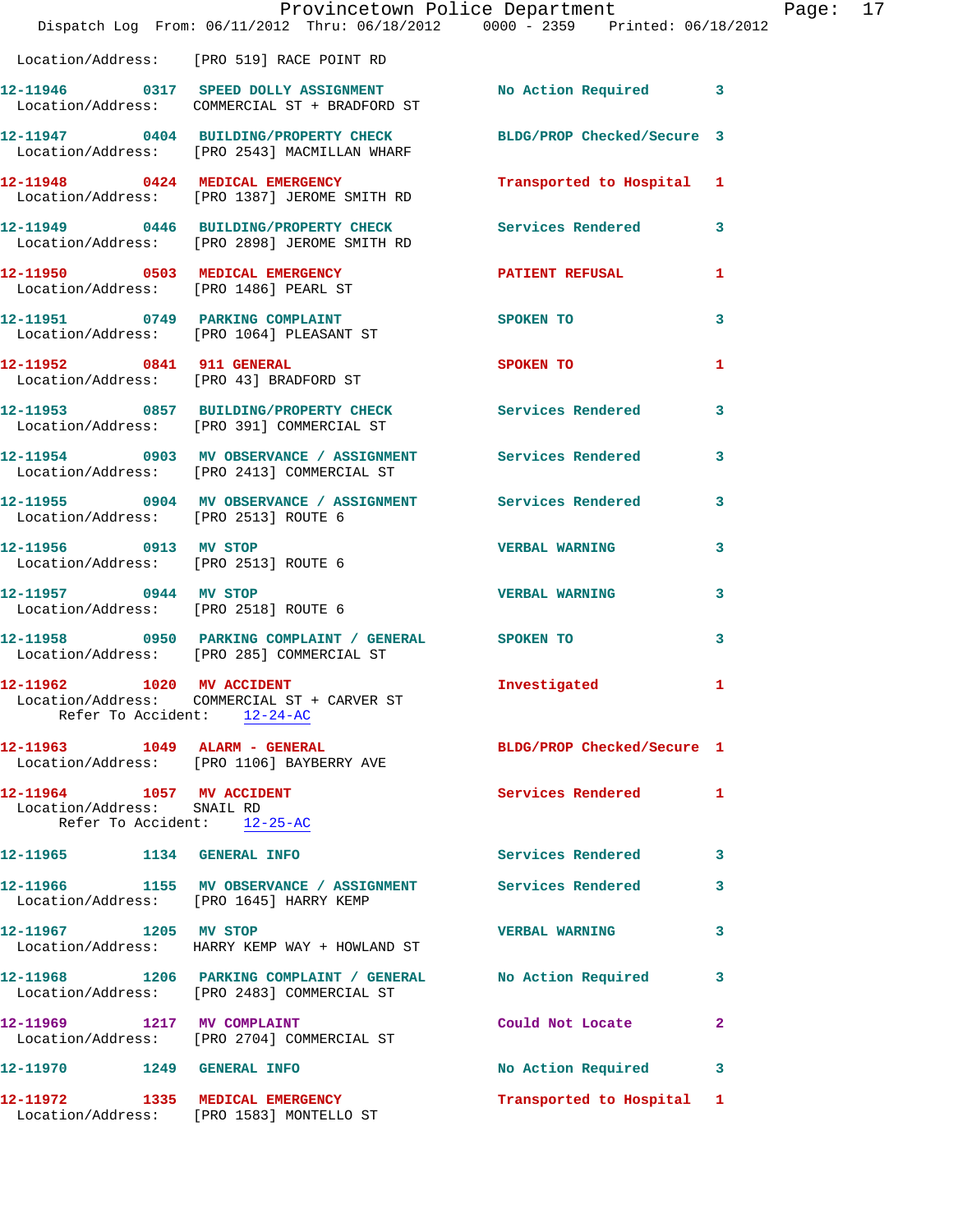|                               |      | Provincetown Police Department                                                      |                            |                | Page: | 18 |
|-------------------------------|------|-------------------------------------------------------------------------------------|----------------------------|----------------|-------|----|
|                               |      | Dispatch Log From: 06/11/2012 Thru: 06/18/2012 0000 - 2359 Printed: 06/18/2012      |                            |                |       |    |
| 12-11973<br>Location/Address: | 1346 | <b>HAZARDS</b><br>BREWSTER ST + BRADFORD ST                                         | Services Rendered          | $\overline{2}$ |       |    |
| 12-11974                      | 1408 | PARKING COMPLAINT /<br><b>GENERAL</b><br>Location/Address: [PRO 2741] COMMERCIAL ST | Services Rendered          |                |       |    |
| 12-11975                      | 1532 | <b>GENERAL INFO</b>                                                                 | No Action Required         | 3              |       |    |
| 12-11976                      | 1535 | <b>GENERAL INFO</b>                                                                 | No Action Required         |                |       |    |
| 12-11977<br>Location/Address: |      | 1615 BUILDING/PROPERTY CHECK<br>[PRO 2483] COMMERCIAL ST                            | BLDG/PROP Checked/Secure 3 |                |       |    |

**12-11979 1618 FIRE LANE VIOLATION Vehicle Towed 2**  Location/Address: COMMERCIAL ST

**12-11980 1627 MV DISABLED No Action Required 2**  Location/Address: [PRO 3296] SHANK PAINTER RD

**12-11981 1731 MV STOP VERBAL WARNING 3**  Location/Address: [PRO 1288] BRADFORD ST

**12-11982 1732 MV STOP VERBAL WARNING 3**  Location/Address: [PRO 2513] ROUTE 6

**12-11983 1741 ALARM - GENERAL SPOKEN TO 1**  Location/Address: [PRO 1816] RACE POINT RD

**12-11984 1746 MV STOP No Action Required 3**  Location/Address: [PRO 2518] ROUTE 6

**12-11985 1826 BUILDING/PROPERTY CHECK BLDG/PROP Checked/Secure 3**  Location/Address: [PRO 16] BRADFORD ST

**12-11986 1835 MEDICAL EMERGENCY Transported to Hospital 1**  Location/Address: BAYBERRY AVE

12-11987 1903 MV COMPLAINT **12-11987** No Action Required 2 Location/Address: [PRO 105] COMMERCIAL ST

**12-11988 1923 MV OBSERVANCE / ASSIGNMENT Services Rendered 3**  Location/Address: ROUTE 6 + CONWELL ST

**12-11989 1929 MV STOP Arrest(s) Made 3**  Location/Address: COMMERCIAL ST Refer To Arrest: 12-136-AR

**12-11990 1950 MEDICAL EMERGENCY Services Rendered 1**  Location/Address: [PRO 542] SHANK PAINTER RD Refer To Arrest: 12-136-AR

**12-11991 2008 BUILDING/PROPERTY CHECK BLDG/PROP Checked/Secure 3**  Location/Address: [PRO 175] COMMERCIAL ST

**12-11992 2037 MV STOP Services Rendered 3**  Location/Address: [PRO 1669] BRADFORD ST

**12-11993 2043 MEDICAL EMERGENCY Transported to Hospital 1**  Location/Address: [PRO 269] COMMERCIAL ST

**12-11994 2051 DISTURBANCE GONE ON ARRIVAL 1**  Location/Address: COMMERCIAL ST

**12-11996 2111 DISTURBANCE GONE ON ARRIVAL 1**  Location/Address: [PRO 3633] COMMERCIAL ST

**12-11997 2154 MV STOP VERBAL WARNING 3** 

Location/Address: BRADFORD ST + CONWELL ST

**12-11998 2213 MV STOP VERBAL WARNING 3**  Location: [PRO 3431] LOPES SQUARE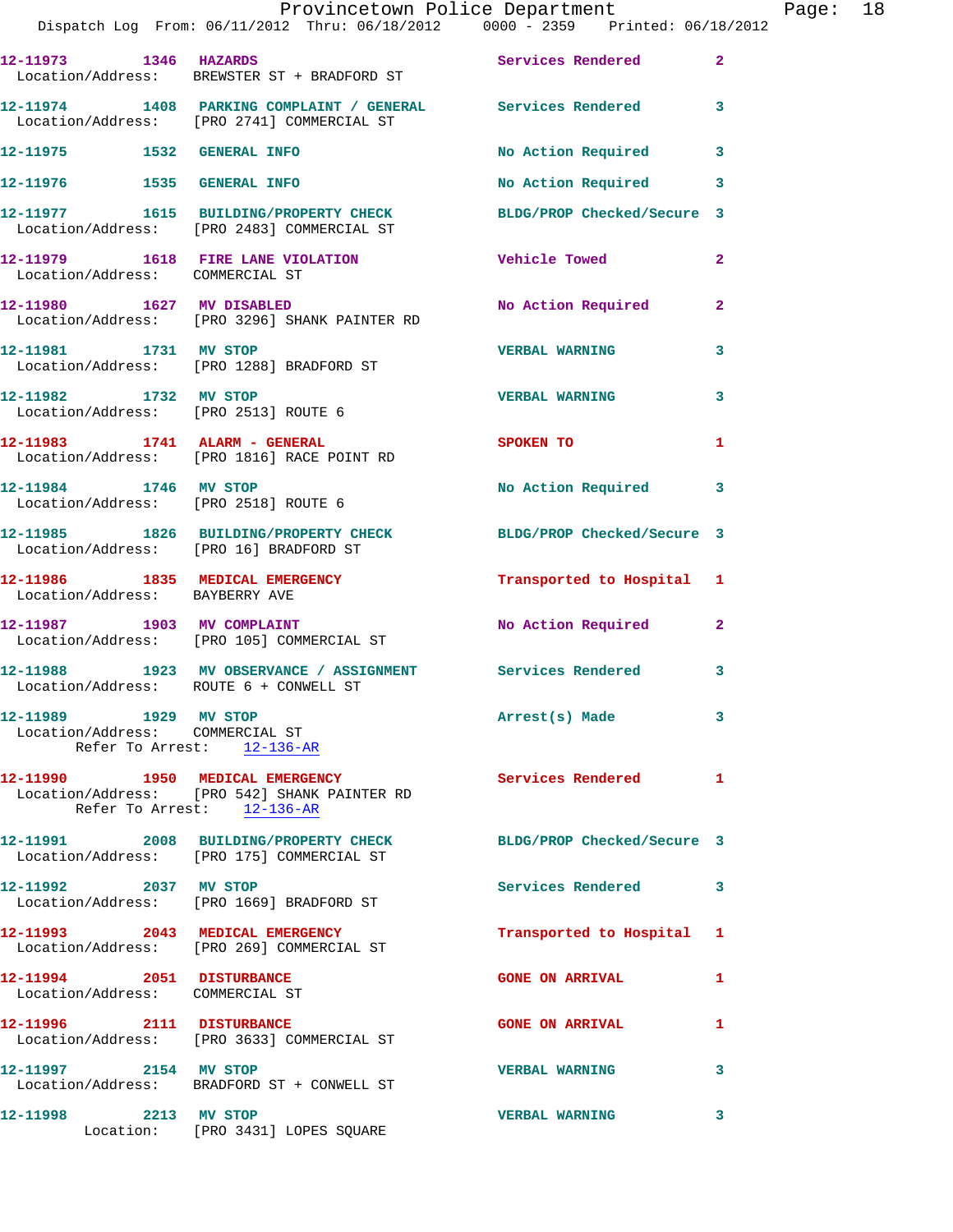| 12-11999  2217 DISTURBANCE | Location/Address: [PRO 399] COMMERCIAL ST                                           | <b>VERBAL WARNING</b>      | 1 |
|----------------------------|-------------------------------------------------------------------------------------|----------------------------|---|
|                            | 12-12000 2220 BUILDING/PROPERTY CHECK<br>Location/Address: [PRO 1638] COMMERCIAL ST | BLDG/PROP Checked/Secure 3 |   |
|                            | 12-12001 2226 BUILDING/PROPERTY CHECK<br>Location/Address: [PRO 306] COMMERCIAL ST  | BLDG/PROP Checked/Secure 3 |   |
|                            | 12-12002 2234 FOUND PORTABLE KEY BOARD<br>Location/Address: [PRO 792] COMMERCIAL ST | Services Rendered          | 3 |
| 12-12004 2256 DISTURBANCE  | Location/Address: [PRO 27] BRADFORD ST                                              | Peace Restored             | 1 |
| 12-12005 2313              | MV STOP<br>Location/Address: [PRO 3456] RYDER ST EXT<br>Refer To Arrest: 12-138-AR  | Arrest(s) Made             | 3 |

| 12-12006          | 2339 | MV STOP                   | <b>VERBAL WARNING</b> |  |
|-------------------|------|---------------------------|-----------------------|--|
| Location/Address: |      | CARVER CT + COMMERCIAL ST |                       |  |
| 12-12007          |      | 2342 DISORDERLY           | Arrest(s) Made        |  |
| Location/Address: |      | RYDER ST + COMMERCIAL ST  |                       |  |

Refer To  $P/C:$   $\frac{12-139-AR}{2}$ 

## **For Date: 06/17/2012 - Sunday**

|                               | 12-12008 0008 DISORDERLY<br>Location/Address: [PRO 106] COMMERCIAL ST                                                                     | Peace Restored and the Peace Restored | $\overline{2}$ |    |
|-------------------------------|-------------------------------------------------------------------------------------------------------------------------------------------|---------------------------------------|----------------|----|
|                               | 12-12009 0052 SUSPICIOUS ACTIVITY Could Not Locate<br>Location/Address: [PRO 1226] HOWLAND ST                                             |                                       | $\overline{2}$ |    |
|                               | 12-12010 0052 DISORDERLY/OPEN CONTAINER BY LAW VIOLATION<br>Location/Address: [PRO 3406] COMMERCIAL ST                                    |                                       | $\overline{2}$ |    |
|                               | 12-12011 0101 MV STOP<br>Location/Address: BRADFORD ST + WINSLOW ST                                                                       | <b>VERBAL WARNING</b>                 | 3              |    |
| 12-12013 0139 DISORDERLY      | Location/Address: [PRO 2426] COMMERCIAL ST                                                                                                | BY LAW VIOLATION                      | $\overline{2}$ |    |
|                               | 12-12014 0149 LOBBY TRAFFIC<br>Location/Address: [PRO 542] SHANK PAINTER RD                                                               | Services Rendered                     | $\mathbf{2}$   | 34 |
|                               | 12-12015 0158 SERVICE CALL<br>Location/Address: [PRO 3443] COMMERCIAL ST                                                                  | Services Rendered                     | 3              |    |
|                               | 12-12016 0202 BUILDING/PROPERTY CHECK BLDG/PROP Checked/Secure 3<br>Location/Address: [PRO 3292] COMMERCIAL ST                            |                                       |                |    |
|                               | 12-12017 0203 BUILDING/PROPERTY CHECK Services Rendered 3<br>Location/Address: [PRO 306] COMMERCIAL ST                                    |                                       |                |    |
|                               | 12-12018                0305         SUSPICIOUS ACTIVITY                   Services Rendered<br>Location/Address: [PRO 516] RACE POINT RD |                                       | $\mathbf{2}$   |    |
|                               | 12-12019 0335 BUILDING/PROPERTY CHECK Services Rendered<br>Location/Address: [PRO 447] JEROME SMITH RD                                    |                                       | 3              |    |
| 12-12020 0433 ALARM - GENERAL | Location/Address: [PRO 539] SHANK PAINTER RD                                                                                              | Services Rendered                     | 1              |    |
|                               | 12-12021 0554 SPEED DOLLY ASSIGNMENT Services Rendered<br>Location/Address: COMMERCIAL ST + BRADFORD ST                                   |                                       | 3              |    |
|                               | 12-12023 0614 BUILDING/PROPERTY CHECK BLDG/PROP Checked/Secure 3<br>Location/Address: [PRO 569] WINSLOW ST                                |                                       |                |    |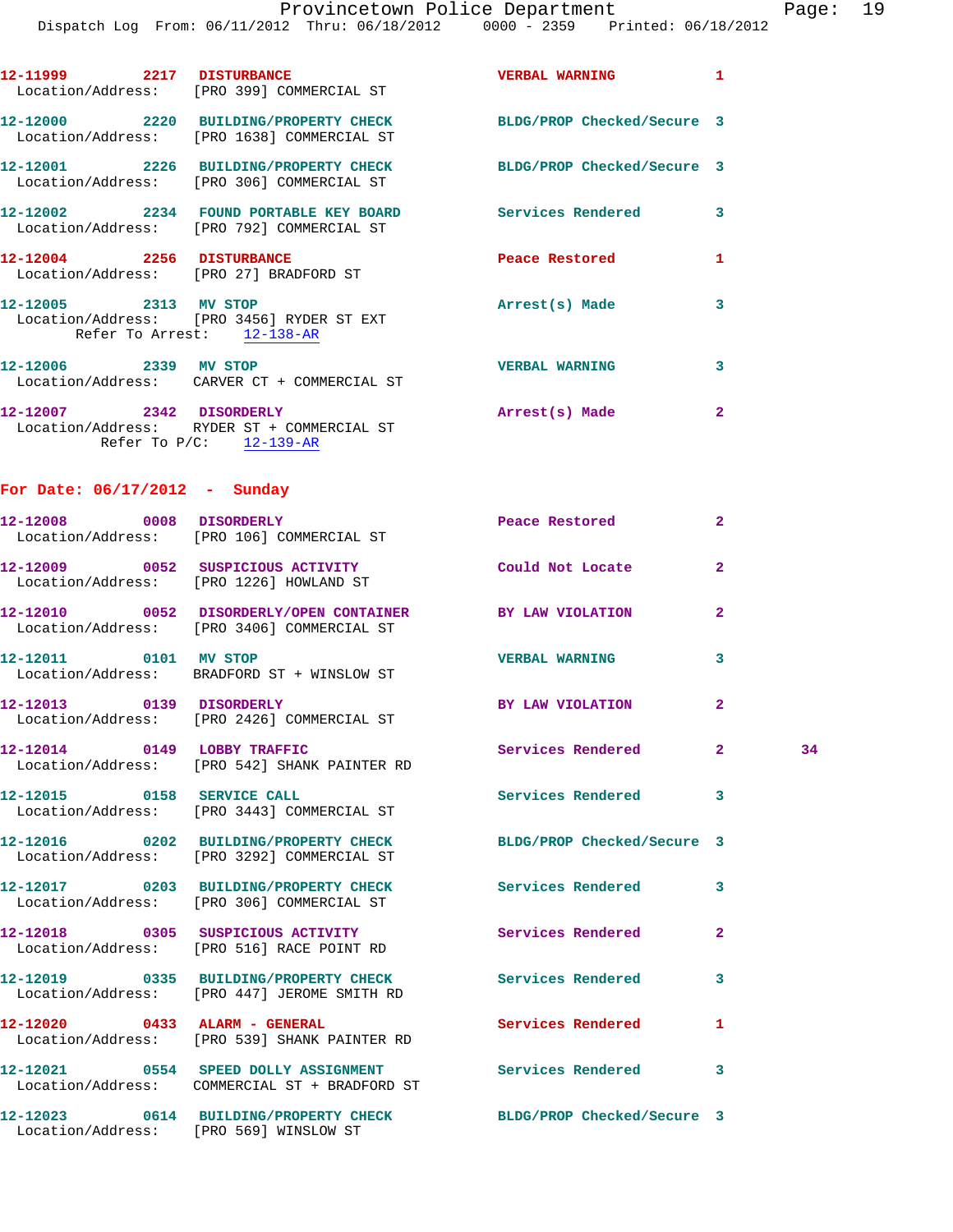Dispatch Log From: 06/11/2012 Thru: 06/18/2012 0000 - 2359 Printed: 06/18/2012

| Location/Address: [PRO 448] JOHNSON ST                        | 12-12022 0616 BUILDING/PROPERTY CHECK                                               | Services Rendered 3        |                |
|---------------------------------------------------------------|-------------------------------------------------------------------------------------|----------------------------|----------------|
|                                                               | 12-12024 0750 BY-LAW VIOLATION<br>Location/Address: BRADFORD ST + WINTHROP ST       | SPOKEN TO                  | $\overline{2}$ |
|                                                               | 12-12025 0753 ALARM - GENERAL<br>Location/Address: [PRO 515] RACE POINT RD          | Services Rendered          | 1              |
|                                                               | 12-12026 0911 BUILDING/PROPERTY CHECK<br>Location/Address: [PRO 2483] COMMERCIAL ST | <b>Services Rendered</b>   | 3              |
| Location/Address: [PRO 2521] ROUTE 6                          | 12-12027 0921 MV OBSERVANCE / ASSIGNMENT Services Rendered                          |                            | 3              |
| 12-12028 0932 MV STOP<br>Location/Address: ROUTE 6 + SNAIL RD |                                                                                     | <b>VERBAL WARNING</b>      | 3              |
| 12-12029 0945 MV STOP<br>Location/Address: ROUTE 6 + SNAIL RD |                                                                                     | <b>VERBAL WARNING</b>      | 3              |
|                                                               | 12-12030 1010 FOUND DEBIT CARD<br>Location/Address: [PRO 3742] COMMERCIAL ST        | Services Rendered 3        |                |
|                                                               | 12-12031 1014 BUILDING/PROPERTY CHECK<br>Location/Address: [PRO 1646] WINSLOW ST    | BLDG/PROP Checked/Secure 3 |                |
| 12-12032 1104 MV STOP<br>Location/Address: ROUTE 6 + SNAIL RD |                                                                                     | <b>VERBAL WARNING</b>      | 3              |
|                                                               | 12-12033 1130 DOGS IN CAR/ALL OK<br>Location/Address: [PRO 2500] COMMERCIAL ST      | No Action Required 2       |                |
| Location/Address: [PRO 571] ALDEN ST                          | 12-12034 1135 BUILDING/PROPERTY CHECK                                               | BLDG/PROP Checked/Secure 3 |                |
|                                                               | 12-12035 1147 HIGH SCHOOL AFTER HOURS                                               | Services Rendered          | 3              |
|                                                               | 12-12036 1153 LOST LAND ROVER KEY<br>Location/Address: [PRO 542] SHANK PAINTER RD   | Services Rendered          | 3              |
|                                                               | 12-12037 1218 MEDICAL EMERGENCY<br>Location/Address: [PRO 3411] BRADFORD ST         | <b>PATIENT REFUSAL</b>     | 1              |
| 12-12038 1223 MV STOP<br>Location/Address: ROUTE 6 + SNAIL RD |                                                                                     | <b>VERBAL WARNING</b>      |                |
|                                                               | 12-12039 1239 PARK, WALK & TALK<br>Location: [PRO 3431] LOPES SQUARE                | Services Rendered          | $\overline{2}$ |
| 12-12040 1311 MV STOP                                         | Location/Address: ROUTE 6 + SNAIL RD                                                | <b>VERBAL WARNING</b>      | 3              |
| 12-12041 1354 MV DISABLED                                     | Location/Address: [PRO 526] RYDER ST EXT                                            | SPOKEN TO                  | $\overline{2}$ |
| 12-12042   1412   AIRCRAFT                                    | Location/Address: [PRO 516] RACE POINT RD                                           | <b>Services Rendered</b>   | $\overline{2}$ |
|                                                               | 12-12043 1444 BIKE ACCIDENT<br>Location/Address: [PRO 1816] RACE POINT RD           | No Action Required         | 1              |
| 12-12044 1507 TRESPASS                                        | Location/Address: [PRO 3548] COMMERCIAL ST                                          | SPOKEN TO                  | $\mathbf{2}$   |
| 12-12045 1533 FOUND WALLET                                    | Location/Address: [PRO 542] SHANK PAINTER RD                                        | <b>Services Rendered</b>   | 3              |
| 12-12046 1538 DOG IN CAR                                      | Location/Address: [PRO 569] WINSLOW ST                                              | Services Rendered          | $\mathbf{2}$   |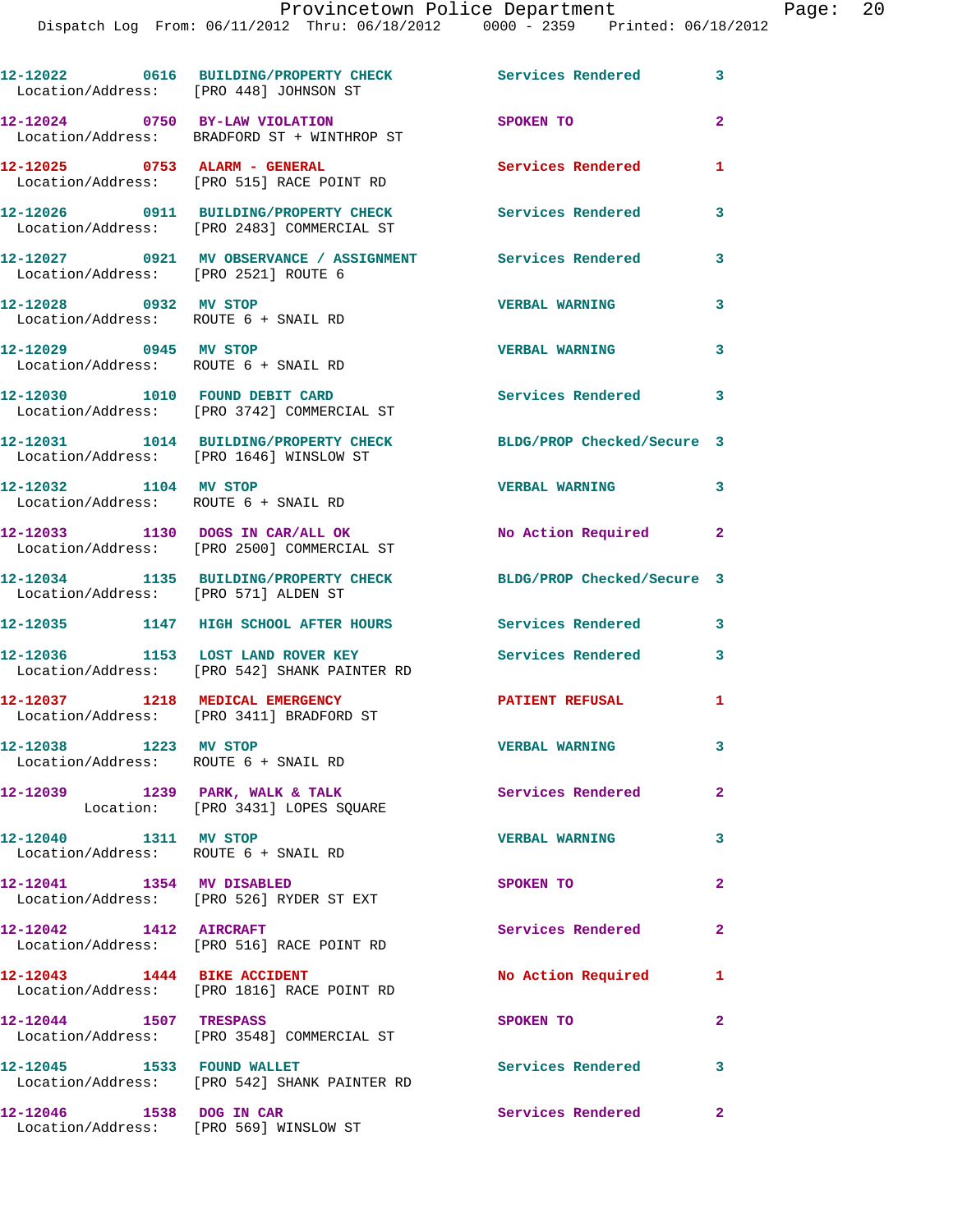|                                                               | Location: [PRO 3431] LOPES SQUARE                                                                              |                            |                         |
|---------------------------------------------------------------|----------------------------------------------------------------------------------------------------------------|----------------------------|-------------------------|
| Location/Address: [PRO 955] HOWLAND ST                        | 12-12048 1642 PARKING COMPLAINT / GENERAL Citation/Warning Issued 3                                            |                            |                         |
| Location/Address: [PRO 3182] MEADOW RD                        | 12-12049 1704 LARCENY /FORGERY/ FRAUD 1nvestigated                                                             |                            | $\mathbf{2}$            |
| 12-12050 1723 MV COMPLAINT                                    | Location/Address: [PRO 744] BRADFORD ST                                                                        | Services Rendered          | $\mathbf{2}$            |
| Location/Address: ROUTE 6 + CONWELL ST                        | 12-12051 1731 MV OBSERVANCE / ASSIGNMENT Services Rendered                                                     |                            | 3                       |
| 12-12052 1733 MV STOP                                         | Location/Address: [PRO 2479] ROUTE 6                                                                           | <b>VERBAL WARNING</b>      | 3                       |
| 12-12053 1744 MV STOP                                         | Location/Address: [PRO 2521] ROUTE 6                                                                           | <b>VERBAL WARNING</b>      | 3                       |
|                                                               | 12-12054 1818 COMPLAINT/EXTRA CHECKS Services Rendered<br>Location/Address: [PRO 346] COMMERCIAL ST            |                            | 3                       |
|                                                               | 12-12055 1833 EMAIL COMPLAINT<br>Location/Address: [PRO 1276] RACE POINT RD                                    | <b>Services Rendered</b>   | $\mathbf{3}$            |
|                                                               | 12-12056 1854 LOST CREDIT CARD<br>Location/Address: [PRO 542] SHANK PAINTER RD                                 | No Action Required         | $\overline{\mathbf{3}}$ |
|                                                               | 12-12057 1900 FOUND ILLINOIS ID CARD No Action Required<br>Location/Address: [PRO 542] SHANK PAINTER RD        |                            | 3                       |
|                                                               | 12-12058 1913 FOUND KEY/SEAMEN'S BANK CHAIN No Action Required<br>Location/Address: [PRO 542] SHANK PAINTER RD |                            | 3                       |
|                                                               | 12-12059 1922 FOUND TAN PURSE/RETURNED Services Rendered<br>Location/Address: [PRO 399] COMMERCIAL ST          |                            | $\mathbf{3}$            |
| Refer To Arrest: 12-140-AR                                    | 12-12060 1930 HARASSMENT ORDER VIOLATION Arrest(s) Made<br>Location/Address: [PRO 377] COMMERCIAL ST           |                            | $\mathbf{2}$            |
|                                                               | 12-12061 1933 MV COMPLAINT<br>Location/Address: [PRO 306] COMMERCIAL ST                                        | No Action Required 2       |                         |
| 12-12062 2018 MV VANDALISM                                    | Location/Address: [PRO 2543] MACMILLAN WHARF                                                                   | Services Rendered          | $\mathbf{2}^-$          |
| 12-12094 2030 GENERAL INFO                                    |                                                                                                                | <b>VERBAL WARNING</b>      | 3                       |
| 12-12063 2104 MV STOP<br>Location/Address: [PRO 80] CARVER ST |                                                                                                                | <b>VERBAL WARNING</b>      | 3                       |
| Location/Address: [PRO 521] ROUTE 6                           | 12-12064 2112 BUILDING/PROPERTY CHECK                                                                          | BLDG/PROP Checked/Secure 3 |                         |
| 12-12065 2112 MV DISABLED                                     | Location/Address: [PRO 3296] SHANK PAINTER RD                                                                  | Services Rendered          | $\mathbf{2}$            |
| Location/Address: [PRO 2] ALDEN ST                            | 12-12066 2116 BUILDING/PROPERTY CHECK                                                                          | BLDG/PROP Checked/Secure 3 |                         |
| 12-12067 2140 MV STOP                                         | Location/Address: BRADFORD ST + RYDER ST                                                                       | <b>VERBAL WARNING</b>      | 3                       |
| 12-12068 2159 MV STOP<br>Location/Address: COMMERCIAL ST      |                                                                                                                | <b>VERBAL WARNING</b>      | 3                       |
|                                                               | 12-12069 2226 BUILDING/PROPERTY CHECK BLDG/PROP Checked/Secure 3                                               |                            |                         |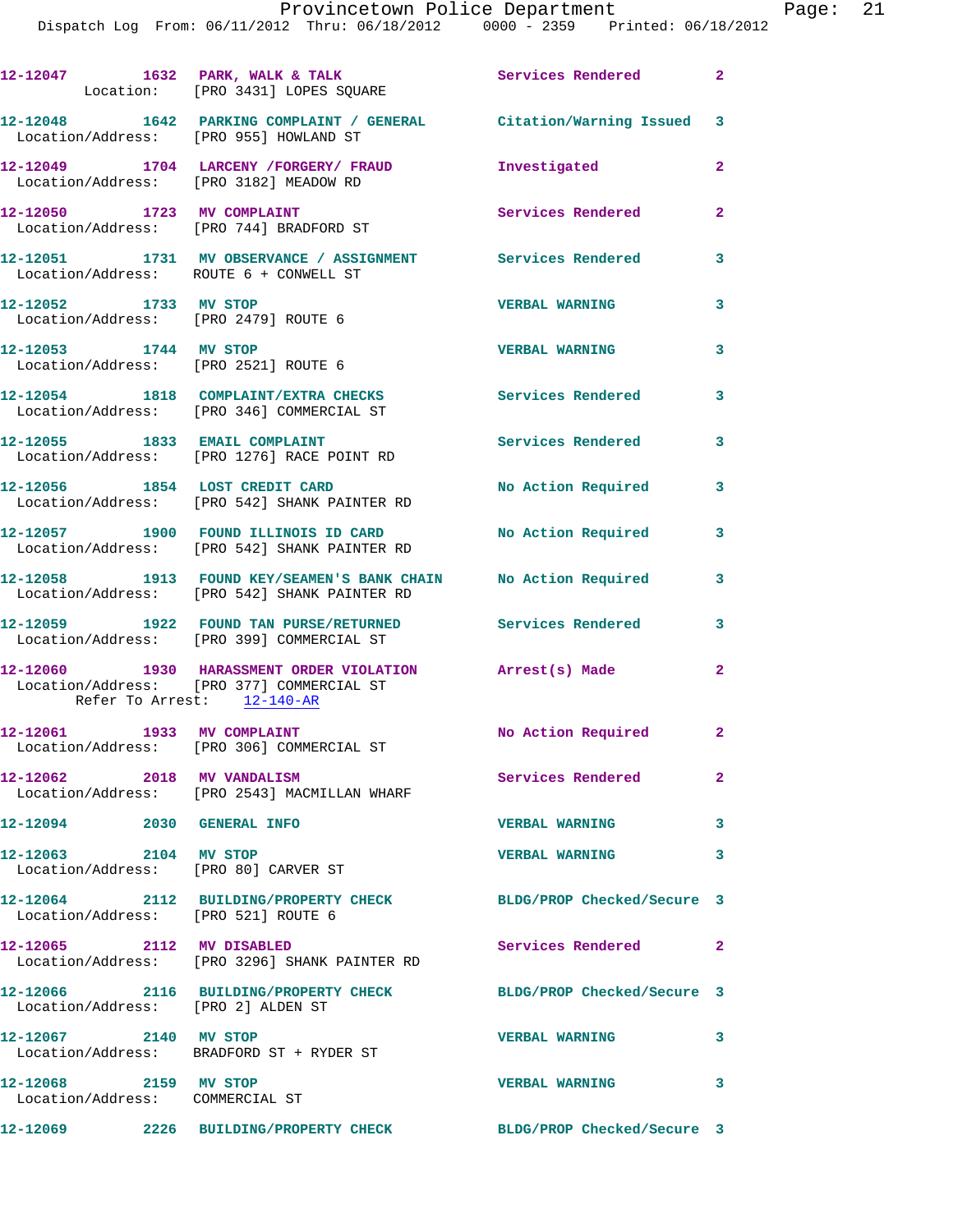|                                                                        |                                                                                                                  | Provincetown Police Department |   | Page: 22 |  |
|------------------------------------------------------------------------|------------------------------------------------------------------------------------------------------------------|--------------------------------|---|----------|--|
|                                                                        | Dispatch Log From: 06/11/2012 Thru: 06/18/2012 0000 - 2359 Printed: 06/18/2012                                   |                                |   |          |  |
|                                                                        | Location/Address: [PRO 1638] COMMERCIAL ST                                                                       |                                |   |          |  |
|                                                                        | 12-12070 2226 BUILDING/PROPERTY CHECK BLDG/PROP Checked/Secure 3<br>Location/Address: [PRO 2539] RYDER ST        |                                |   |          |  |
|                                                                        | 12-12071 2230 BUILDING/PROPERTY CHECK BLDG/PROP Checked/Secure 3<br>Location/Address: [PRO 182] COMMERCIAL ST    |                                |   |          |  |
|                                                                        | 12-12072 2233 BUILDING/PROPERTY CHECK BLDG/PROP Checked/Secure 3<br>Location/Address: [PRO 175] COMMERCIAL ST    |                                |   |          |  |
|                                                                        | 12-12074 2317 BUILDING/PROPERTY CHECK Services Rendered 3<br>Location/Address: [PRO 440] HARRY KEMP WAY          |                                |   |          |  |
|                                                                        | 12-12075 2318 MEDICAL EMERGENCY<br>Location/Address: [PRO 542] SHANK PAINTER RD                                  | Services Rendered              | 1 |          |  |
| 12-12076 2322 MV STOP                                                  | Location/Address: [PRO 248] COMMERCIAL ST                                                                        | <b>VERBAL WARNING</b>          | 3 |          |  |
|                                                                        | 12-12077 2328 NOISE COMPLAINT BY LAW VIOLATION<br>Location/Address: [PRO 253] COMMERCIAL ST                      |                                | 3 |          |  |
| 12-12078 2339 MV STOP                                                  | Location/Address: BRADFORD ST + LAW ST                                                                           | VERBAL WARNING 3               |   |          |  |
|                                                                        | 12-12079 2344 BUILDING/PROPERTY CHECK BLDG/PROP Checked/Secure 3<br>Location/Address: [PRO 306] COMMERCIAL ST    |                                |   |          |  |
|                                                                        | 12-12080 2345 BUILDING/PROPERTY CHECK<br>Location/Address: [PRO 306] COMMERCIAL ST                               | Services Rendered 3            |   |          |  |
|                                                                        | 12-12081 2346 BUILDING/PROPERTY CHECK BLDG/PROP Checked/Secure 3<br>Location/Address: [PRO 2898] JEROME SMITH RD |                                |   |          |  |
|                                                                        | 12-12082 2348 BUILDING/PROPERTY CHECK BLDG/PROP Checked/Secure 3<br>Location/Address: [PRO 3292] COMMERCIAL ST   |                                |   |          |  |
|                                                                        | 12-12083 2357 MV OBSERVANCE / ASSIGNMENT Services Rendered 3<br>Location/Address: BRADFORD ST + RYDER ST         |                                |   | 1        |  |
| For Date: $06/18/2012$ - Monday                                        |                                                                                                                  |                                |   |          |  |
| 12-12084 0004 MV STOP                                                  | Location/Address: BRADFORD ST + STANDISH ST                                                                      | <b>VERBAL WARNING</b>          | 3 |          |  |
| 12-12085 0018 ASSIST NPS                                               | Location/Address: PROVINCELANDS RD + ROUTE 6                                                                     | Services Rendered              | 3 |          |  |
| 12-12086 0032 ALARM - GENERAL<br>Location/Address: [PRO 1828] OPPEN LN |                                                                                                                  | Services Rendered              | 1 |          |  |
| 12-12087 0038 DISTURBANCE                                              | Location/Address: [PRO 2977] COMMERCIAL ST                                                                       | Peace Restored                 | 1 |          |  |
| 12-12088 0042 MV STOP                                                  | Location/Address: BRADFORD ST + PRINCE ST                                                                        | <b>VERBAL WARNING</b>          | 3 |          |  |
| 12-12089 0057 ALARM - GENERAL                                          | Location/Address: [PRO 1329] COMMERCIAL ST                                                                       | Services Rendered              | 1 |          |  |
|                                                                        |                                                                                                                  | No Action Required             | 3 |          |  |

 Location/Address: [PRO 3296] SHANK PAINTER RD **12-12092 0158 FOLLOW UP Services Rendered 2**  Location/Address: [PRO 3548] COMMERCIAL ST

**12-12093 0206 SPEED DOLLY ASSIGNMENT Services Rendered 3**  Location/Address: ALLERTON ST + BRADFORD ST